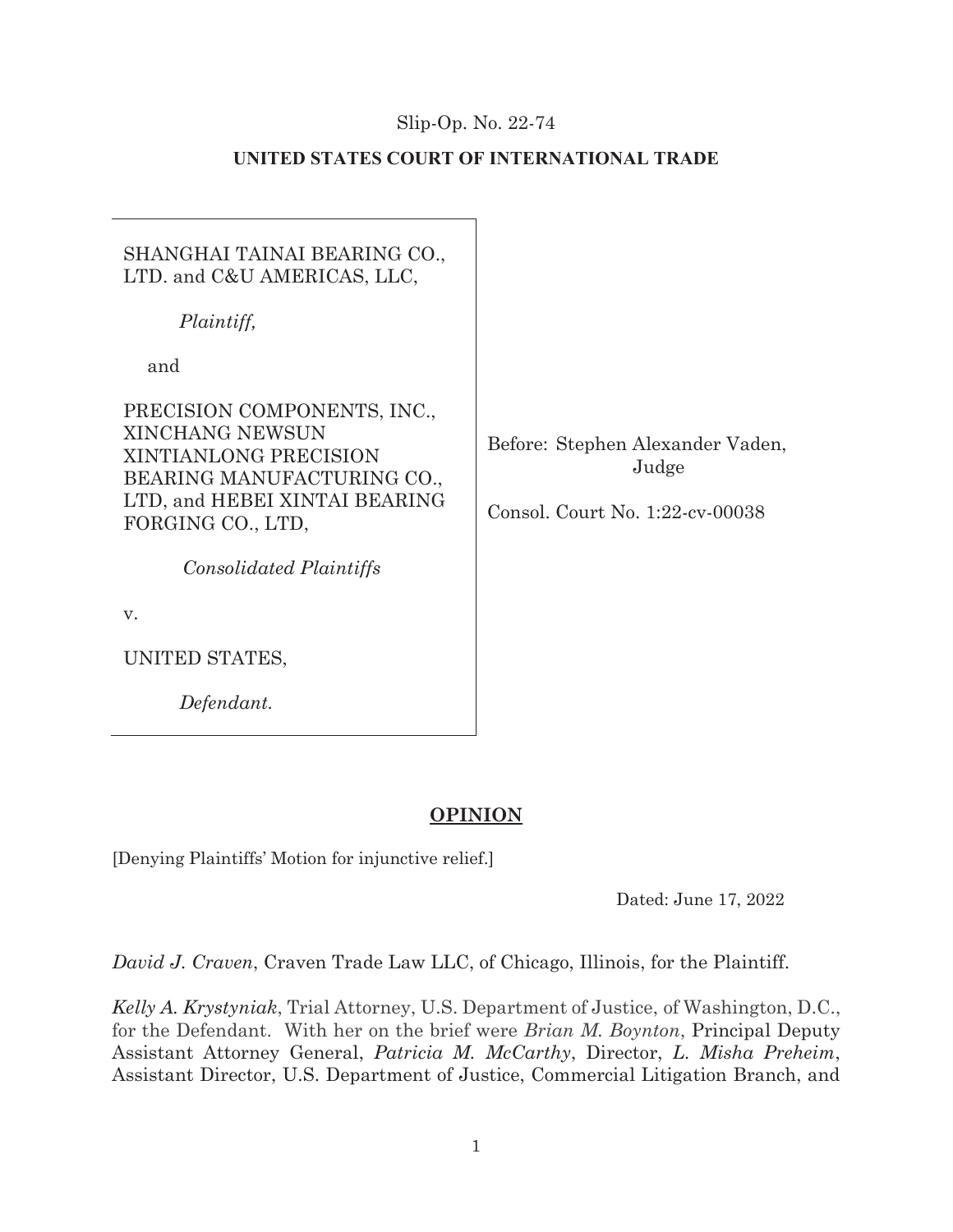*Jesus N. Saenz*, U.S. Department of Commerce, Office of the Chief Counsel for Trade Civil Division Enforcement and Compliance.

**Vaden, Judge:** On February 24, 2022, Plaintiffs Shanghai Tainai Bearing Co., Ltd. and C&U Americas LLC (collectively, Plaintiffs) filed a twelve-count complaint challenging certain aspects of the Final Results published by the Department of Commerce (Commerce) in *Tapered Roller Bearings and Parts Thereof, Finished and Unfinished from the People's Republic of China*, 87 Fed. Reg. 1,120 (Jan. 10, 2022). On the consent of all parties, Judge Restani issued an order enjoining liquidation on February 28, 2022. ECF No. 9. Pursuant to CIT Rules 7 and 65(a), Plaintiffs now seek a further injunction. Plaintiffs move to enjoin Commerce and U.S. Customs and Border Protection (Customs) from collecting cash deposits at the rate set forth in the contested Final Results. In the alternative, Plaintiffs submit a petition for a writ of mandamus to the Court, seeking the same outcome. They propose an indefinite duration for this remedy, which they request cease only on the completion of this proceeding, including any remand or appeal therefrom. The Government opposes this remedy, Plaintiffs' preferred duration for it, and the validity of both the injunction and alternative writ sought. For the reasons that follow, the Motion to enjoin Commerce and Customs from requiring Plaintiffs to pay cash deposits is **DENIED**. Plaintiffs' request for a writ of mandamus is also **DENIED**.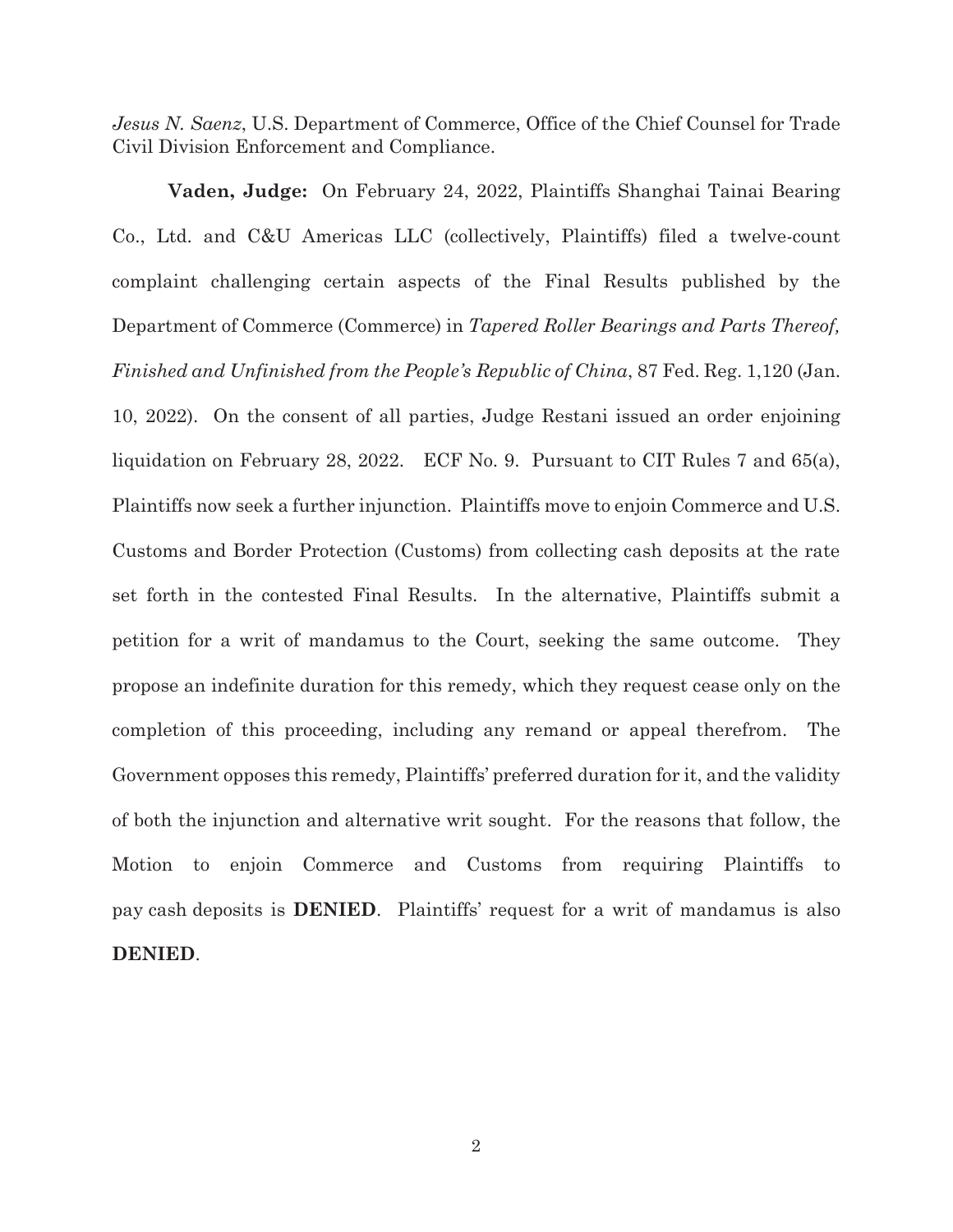#### **BACKGROUND**

#### **I. Procedural History**

On August 6, 2020, Commerce began an administrative review of the antidumping duty order covering tapered roller bearings (TRBs) from China as applied to the period from June 1, 2019, to May 31, 2020. *See Initiation of Antidumping and Countervailing Duty Administrative Reviews*, 85 Fed. Reg. 54,983, 54,990 (Dep't of Commerce Sept. 3, 2020)*; see also Initiation of Antidumping and Countervailing Duty Administrative Reviews*, 85 Fed. Reg. 47,731 (Dep't of Commerce Aug. 6, 2020) (setting out Initiation Notice). Commerce determined that it could examine one company to achieve the investigation's goals, Plaintiff Shanghai Tainai Bearing Co., Ltd. (Shanghai Tainai). It selected the company because of the volume of its entries of the covered goods — it is the largest exporter of TRBs from China. *See Tapered Roller Bearings and Parts Thereof, Finished and Unfinished, from the People's Republic of China*, 86 Fed. Reg. 36,099 (Dep't of Commerce July 8, 2021) (Prelim. Results) (P.R. 189) and accompanying Preliminary Decision Memorandum (PDM) at 2 (P.R. 181).

In early July 2021, Commerce provided preliminary results. Those results indicated Commerce observed several "deficiencies and inconsistencies" among documents from Shanghai Tainai's reporting of its data regarding factors of production. Def.'s Resp. at 4; *see* PDM at 15. Consequently, Commerce used facts available to account for Plaintiff's inaccurately reported factors of production data; Commerce did not apply adverse inferences at this early stage. PDM at 15–16.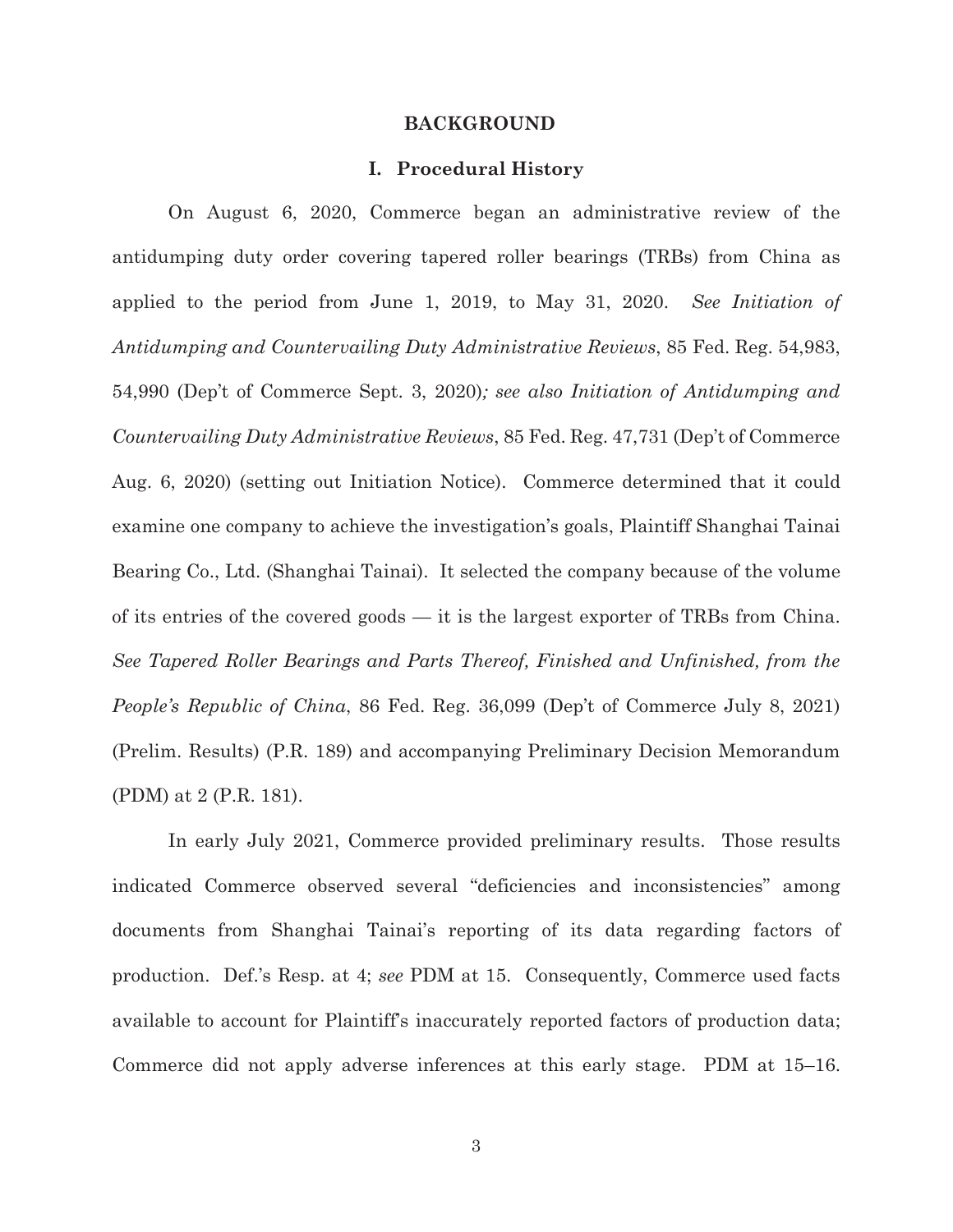Commerce also noted that mandatory information remained missing from Shanghai Tainai's completed questionnaire responses. Among the most notable missing facts were "direct input bills of materials . . . for production of subject merchandise," which Plaintiff needed to collect from its suppliers. *Id*. This information is a crucial baseline data set to validate Shanghai Tainai's factors of production. *Id*. Nonetheless, Commerce proceeded to calculate a preliminary, estimated, weighted-average dumping margin  $-36.75\%$   $-$  by relying on the factors of production reported by Plaintiff, sans substantiating documentation. Prelim. Results, 86 Fed. Reg. at 36,100.

Seeking to resolve these gaps in reported information, Commerce provided Shanghai Tainai with a Supplemental Questionnaire (P.R. 191) before issuing its Final Results. Plaintiff failed to respond. Commerce also sent similar questionnaires to Shanghai Tainai's unaffiliated suppliers, who were similarly non-responsive. IDM at 7; *see also* Commerce's Request for Information Letter (Aug. 17, 2021) (P.R. 192).

On January 10, 2022, Commerce provided Final Results for its investigation. *See Tapered Roller Bearings and Parts Thereof, Finished and Unfinished, from the People's Republic of China*, 87 Fed. Reg. 1,120 (Dep't of Commerce Jan. 10, 2022) (Final Results) (P.R. 222); *see also* accompanying Issues and Decision Memorandum (IDM) (P.R. 214). In its report, Commerce found that Shanghai Tainai's submitted allocation methodology could no longer be used to determine factors of production based on goods purchased from unaffiliated suppliers because the third parties had not cooperated with the Department. To substantiate Shanghai Tainai's claims,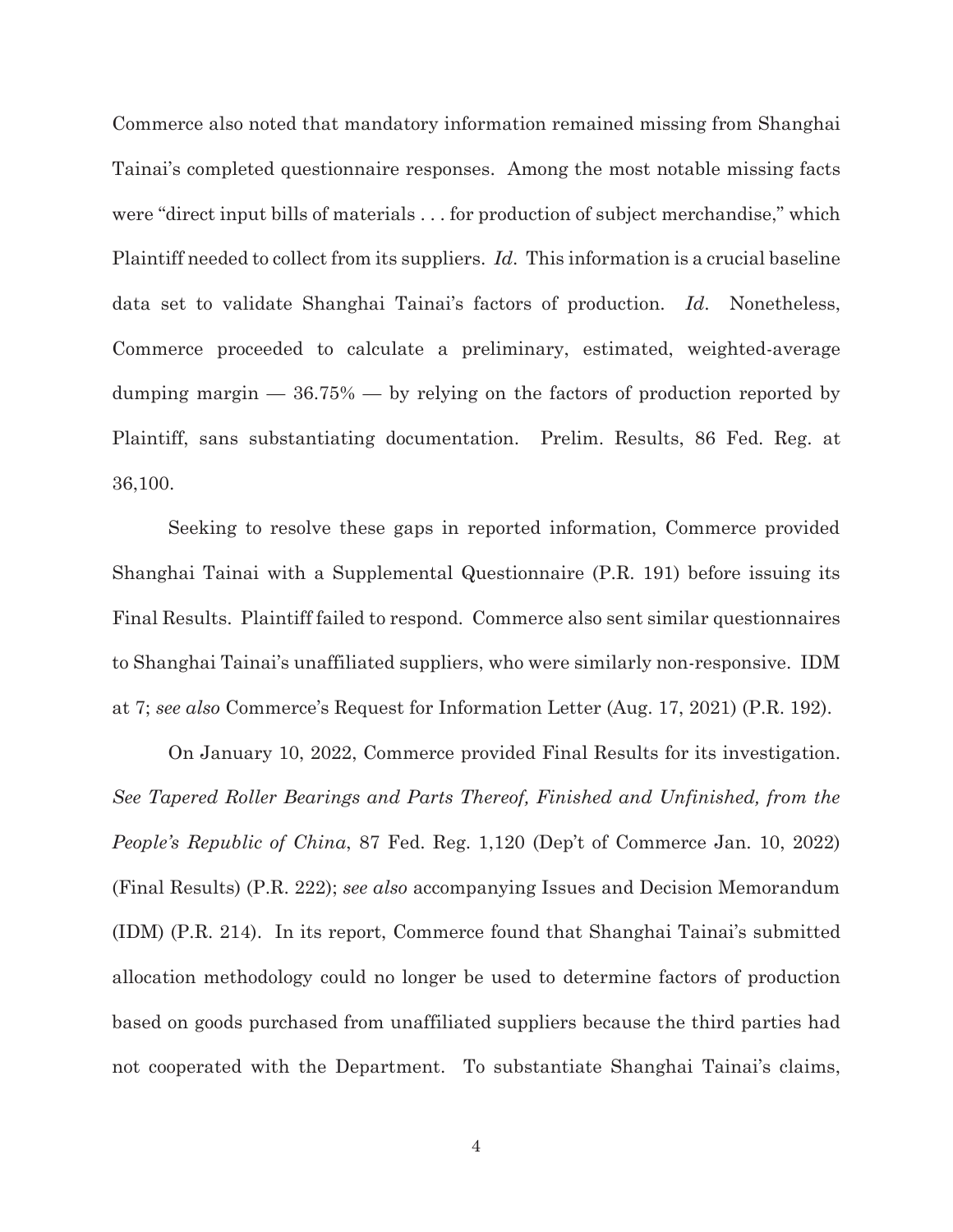Commerce needed information regarding the factors of production from these unaffiliated suppliers. IDM at 10–14.

Because of this, Commerce applied partial adverse facts available for the missing factors of production data. This required supplanting Plaintiff's proffered data with similar information provided by its affiliated suppliers. *Id.* Commerce's justification lay in its conclusion that Shanghai Tainai could "induce compliance with requests" for data in the future. "Commerce chose Tainai as a mandatory respondent in this review because it accounted for the largest volume of entries of subject merchandise"; and because of "the quantity of TRBs that it purchased from suppliers, it is reasonable to conclude that [Shanghai] Tainai is an important customer to its Chinese TRB suppliers." IDM at 13. This status put Plaintiff "in a position to exercise its leverage over its TRB suppliers to induce them to cooperate." *Id*.

The magnitude of the missing data — it corresponded to the vast majority of subject merchandise — produced a much different rate than the one calculated according to Shanghai Tainai's estimated costs, which had appeared in the preliminary determination. *See Tainai Calculation Memorandum* at Attachment III, tab Exhibit SSD-1.1 (noting that nearly all of the reported information would have come from unaffiliated suppliers) (P.R. 216–17, C.R. 209–10). Commerce observed this derives, in part, from Shanghai Tainai's position in the production of TRBs. Plaintiff does not develop or add value to the "finishing and grinding stages in the TRBs supply chain"; it buys components after those stages. IDM at 11. For that reason, the "extrapolation of data from certain affiliated suppliers to account for its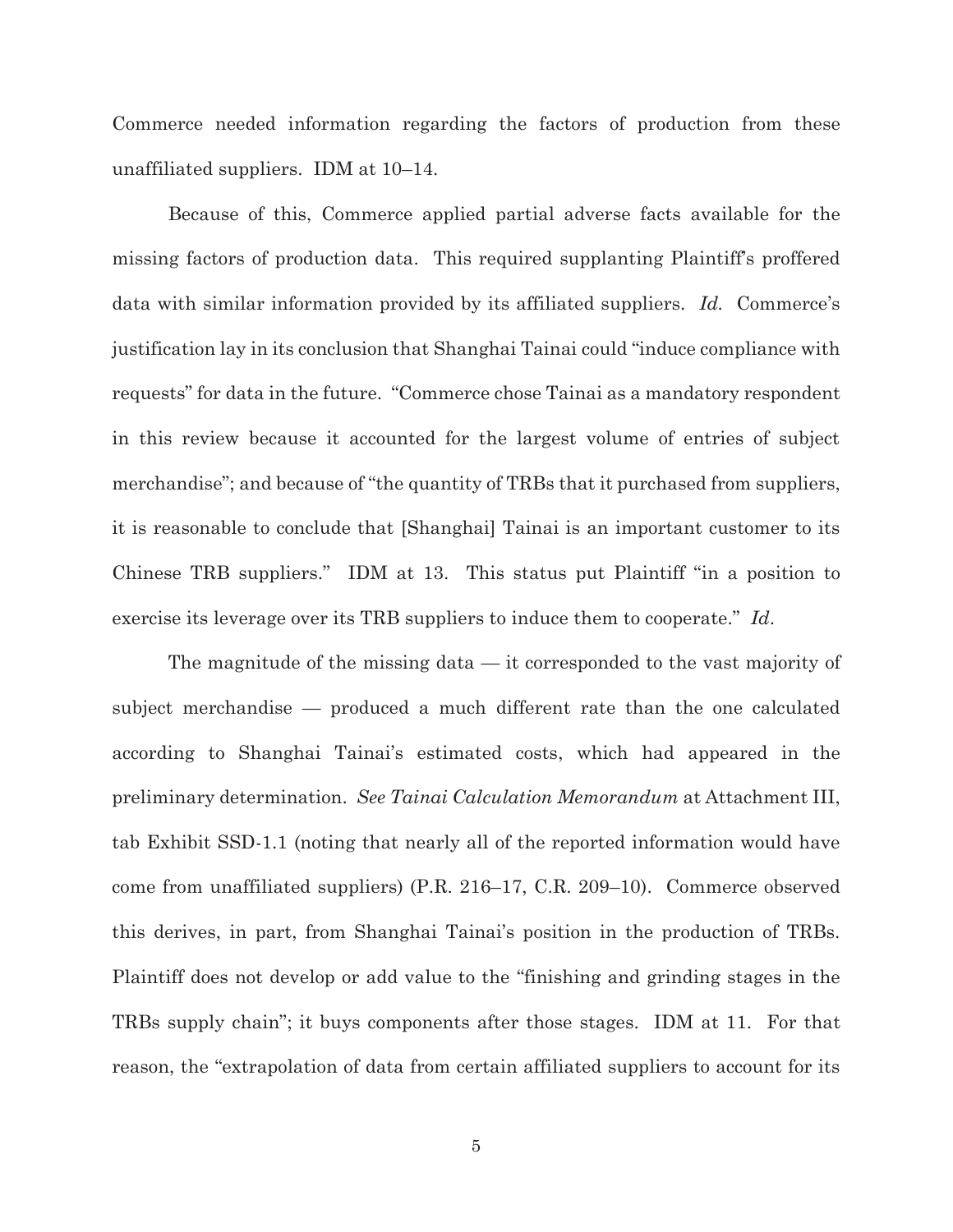unaffiliated suppliers' [factors of production] usage rates is nothing more than speculation," fundamentally undermining Shanghai Tainai's allocation methodology. *Id.* Given these circumstances, Commerce applied a partial adverse inference to the facts available to produce a weighted-average dumping margin of 538.79 percent. Final Results 87 Fed. Reg. at 1,121. This result prompted Plaintiff's lawsuit, which challenges the allegedly incorrect calculations employed to arrive at Commerce's Final Results. ECF Nos. 1, 7.

#### **II. Legal Background**

The Tariff Act of 1930 authorizes Commerce to investigate alleged dumping activity. If documented, this activity is penalized by antidumping duties on the unfairly priced goods. *Sioux Honey Ass'n v. Hartford Fire Ins.*, 672 F.3d 1041, 1046 (Fed. Cir. 2012). The statute defines dumping as the sale of products in the United States by a foreign company at prices below their fair value. 19 U.S.C. § 1677b(a).

To impose antidumping duties, Commerce assesses whether goods are being sold at less than their fair value. 19 U.S.C. § 1673. If dumping has occurred, the International Trade Commission (ITC) then evaluates whether American domestic industries producing like goods are materially injured or threatened with material injury. The ITC also determines whether the domestic growth of industries producing the same goods is threatened by the sale of the dumped product. *Id*. If dumping is documented to have "materially injured" or "threatened with material injury" a domestic industry, or "materially retarded" the establishment of a domestic industry, Commerce proceeds to impose antidumping duties. 19 U.S.C.  $\S 1673(2)(A)$ –(B).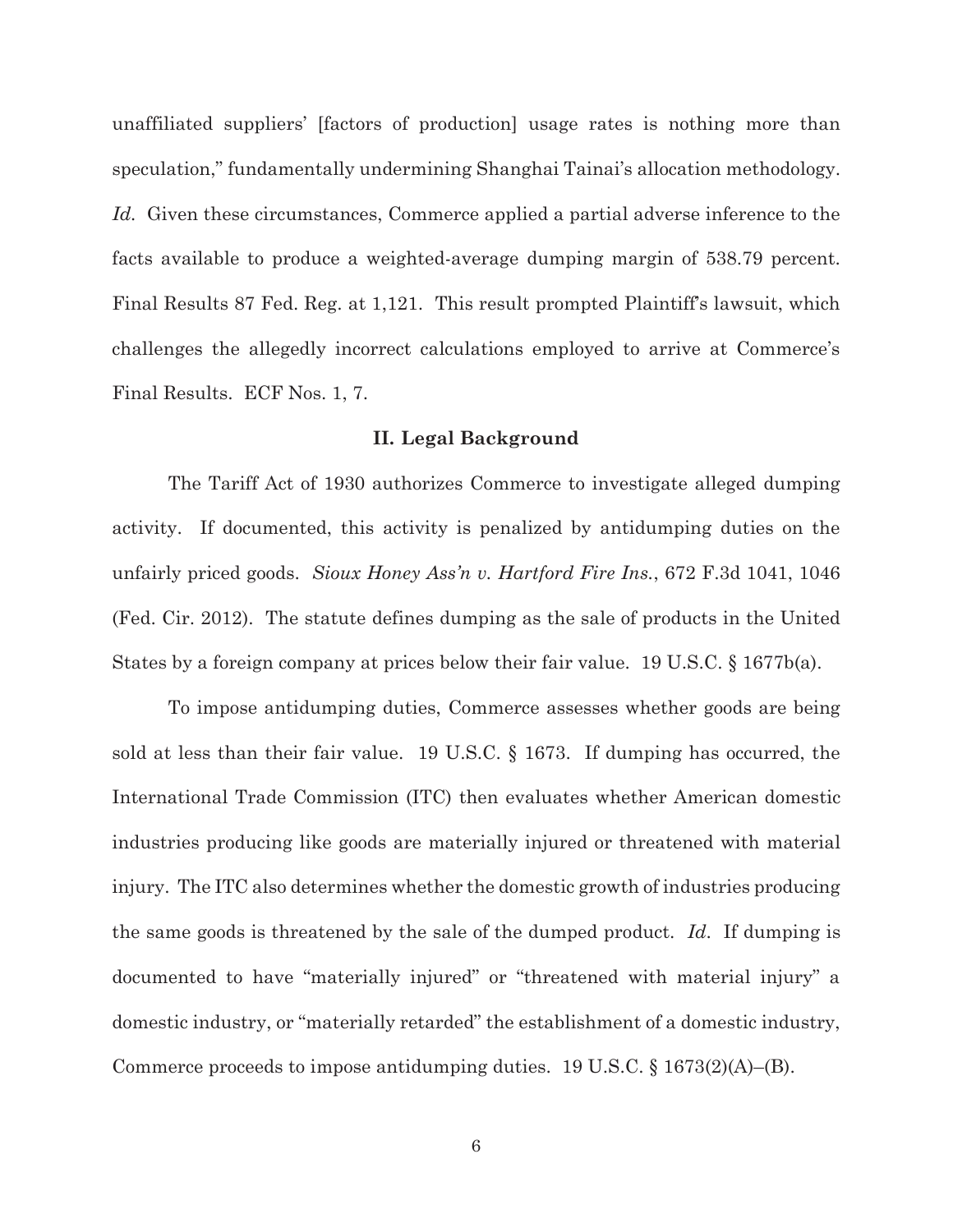For individual companies under investigation, Commerce's action vis-à-vis duties begins when the Department preliminarily concludes that duties are appropriate. Its staff then publishes a detailed preliminary determination establishing the duty rates assessed for specific cases, providing baseline explanations for its findings. 19 U.S.C.  $\S$  1673b(d)(1). Afterward, Commerce orders exporters to post security for subject merchandise. Liquidation is suspended on "all entries of merchandise subject to the [preliminary] determination which are entered, or withdrawn from warehouse, for consumption on or after" publication of the preliminary determination or sixty days from publication of notice of initiation of the investigation. 19 U.S.C. § 1673b(d)(2)(A)–(B). The duty rates provided in the preliminary determination and a halt on liquidation are imposed for a minimum of four and a maximum of six months. 19 U.S.C. § 1673b(d)(3). Commerce then provides a final determination of duty rates. If its initial determination is sustained, the suspension of liquidation applied to subject merchandise remains in place through the process of administrative review. *See* 19 U.S.C. § 1673d(c)(4).

Affected businesses may face hardships because of the "'retrospective' assessment system" adopted by the United States. 19 C.F.R. § 351.213(a). This system requires that "final liability for antidumping . . . duties is determined after merchandise is imported." *Id.* Final duty liability is decided following an administrative review. *Id*. An antidumping order may be reviewed following a request submitted after the first anniversary of its publication. 19 C.F.R. §  $351.213(a)(b)(1)$ . The first administrative review examines the period from the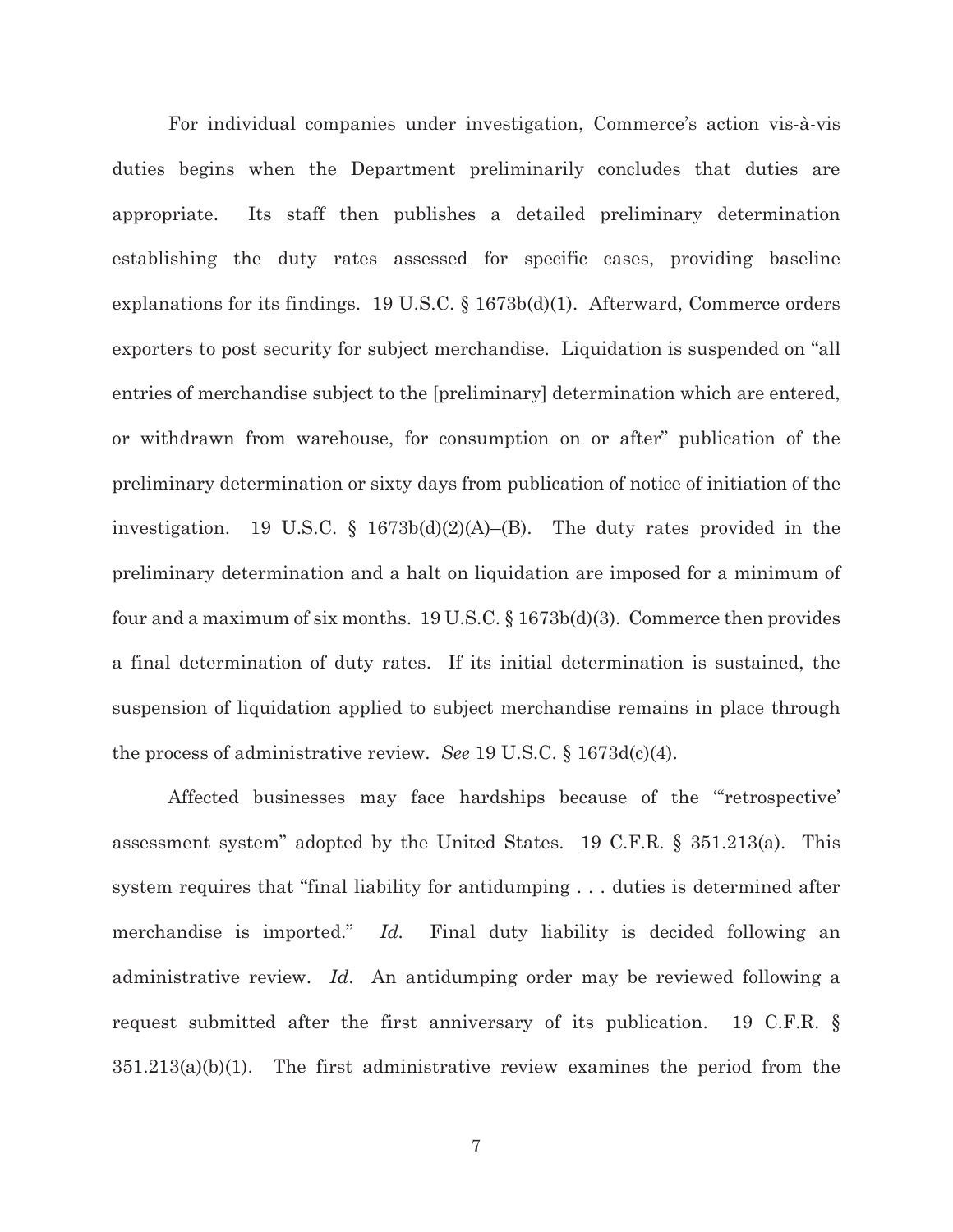commencement of suspension of liquidation to the month immediately prior to the anniversary month. In the case of subsequent reviews, the evaluation takes place one year immediately prior to the anniversary month. 19 C.F.R.  $\S$  351.213(e)(1). Once these administrative reviews are completed, Commerce publishes the final applicable duty rates. Customs then liquidates relevant entries within six months. 19 U.S.C. § 1673(a)(1).

Distinct from preliminary injunctions to suspend liquidation, enjoining the collection of cash deposits is a separate and unusual remedy. The former seeks to preserve a party's litigation options and ensure a full and fair review of duty determinations before liquidation. The statute expressly contemplates these steps. *See* 19 U.S.C. § 1516a(c)(2) (providing that the CIT "may enjoin the liquidation of some or all entries of merchandise covered by a determination of the Secretary, the administering authority, or the Commission"). However, the latter remedy is rarer and harder to obtain because the statutory and regulatory antidumping duty regime envisions a stricter application of the procedure. *See* 19 U.S.C. §§ 1671f, 1673f, 1677g; 19 C.F.R. § 351.205(d) (providing for importers to pay cash deposits higher than what is finally determined they owe, relying on subsequent mechanisms to return excess collections). Congress chose this prepayment process to protect the public fisc and to ensure the Government receives the tariffs due. *See* 19 U.S.C. § 1673b(d)(1)(B). The deposit requirement remains even in instances where the potential liability borne by a party remains uncertain. *Id*. (requiring collection of cash deposits on affirmative *preliminary* determination in antidumping duty investigation); 19 U.S.C. §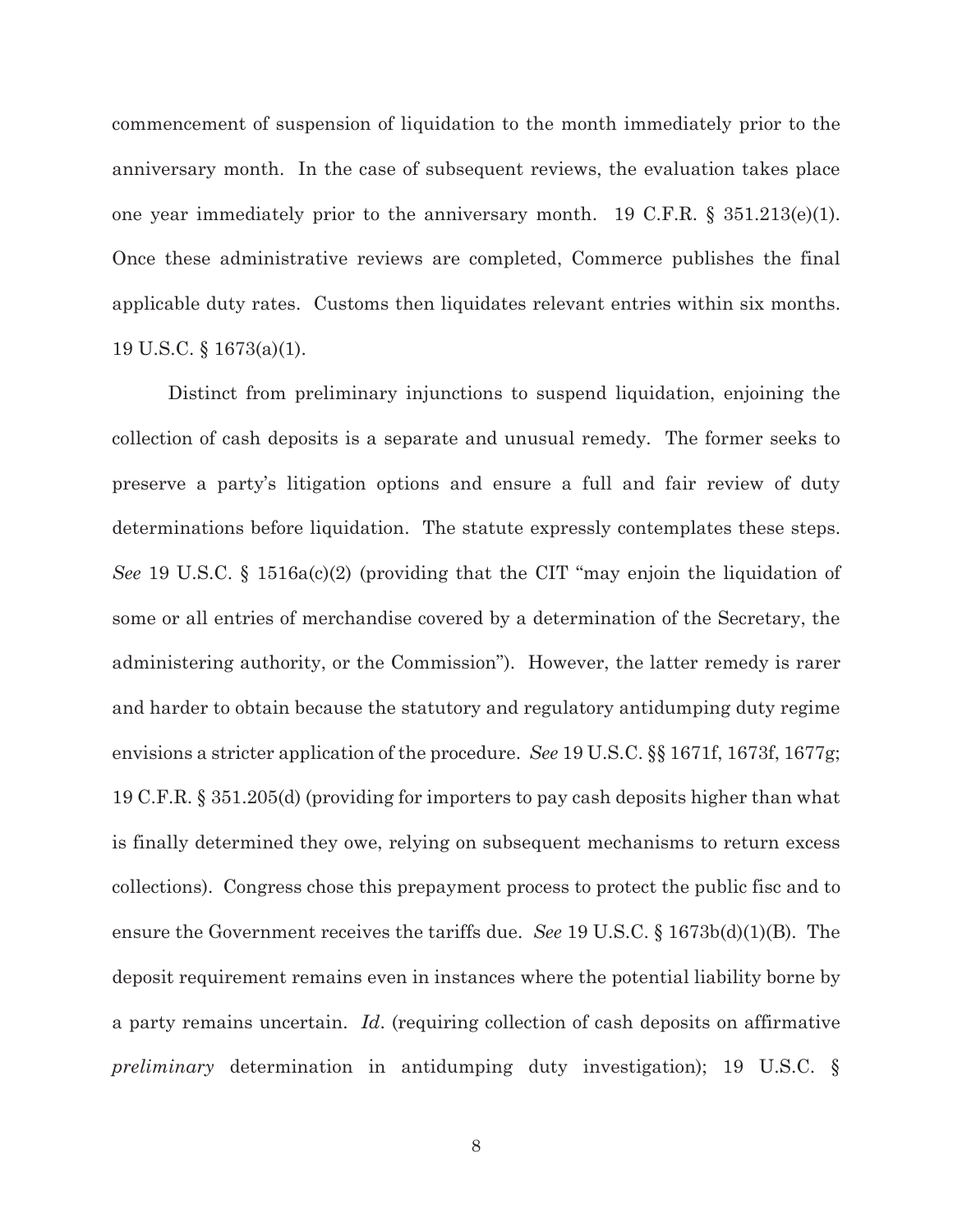$1673d(c)(1)(B)(ii)$  (making the continuation of cash deposits obligatory on the issuance of an affirmative final determination for antidumping duty investigations). The distinction between liquidation and the statutory deposit requirement — reflected in the likelihood of successfully enjoining each — is grounded in the text of relevant statutes as well as longstanding CIT jurisprudence.

#### **III. Prior Injunctive Relief**

The Court takes special notice in this case of the injunctive relief already provided to Plaintiffs. Just over two weeks after Shanghai Tainai commenced the present action, on February 8, 2022, and just four days after it filed its Complaint, on February 24, 2022, Judge Restani enjoined liquidation. The basis for Plaintiffs' Motion and proffered writ is their insistence this initial equitable remedy remains insufficient. To avoid permanent harm to its business interests, Shanghai Tainai now seeks a preliminary injunction preventing Customs from collecting cash deposits. Like the injunction obtained against liquidation, Shanghai Tainai seeks this additional equitable relief pending the completion of proceedings in the Court of International Trade arising from its challenge to the Final Results.

#### **JURISDICTION AND STANDARD OF REVIEW**

The Court maintains adjudicatory authority over the underlying action. 28 U.S.C. § 1581(c). "The Court of International Trade shall have exclusive jurisdiction of any civil action commenced under section 516A or 517 of the Tariff Act of 1930." Id. At this early stage in the case, Plaintiffs seek a second preliminary injunction, an extraordinary form of equitable relief. It shall issue only where the movant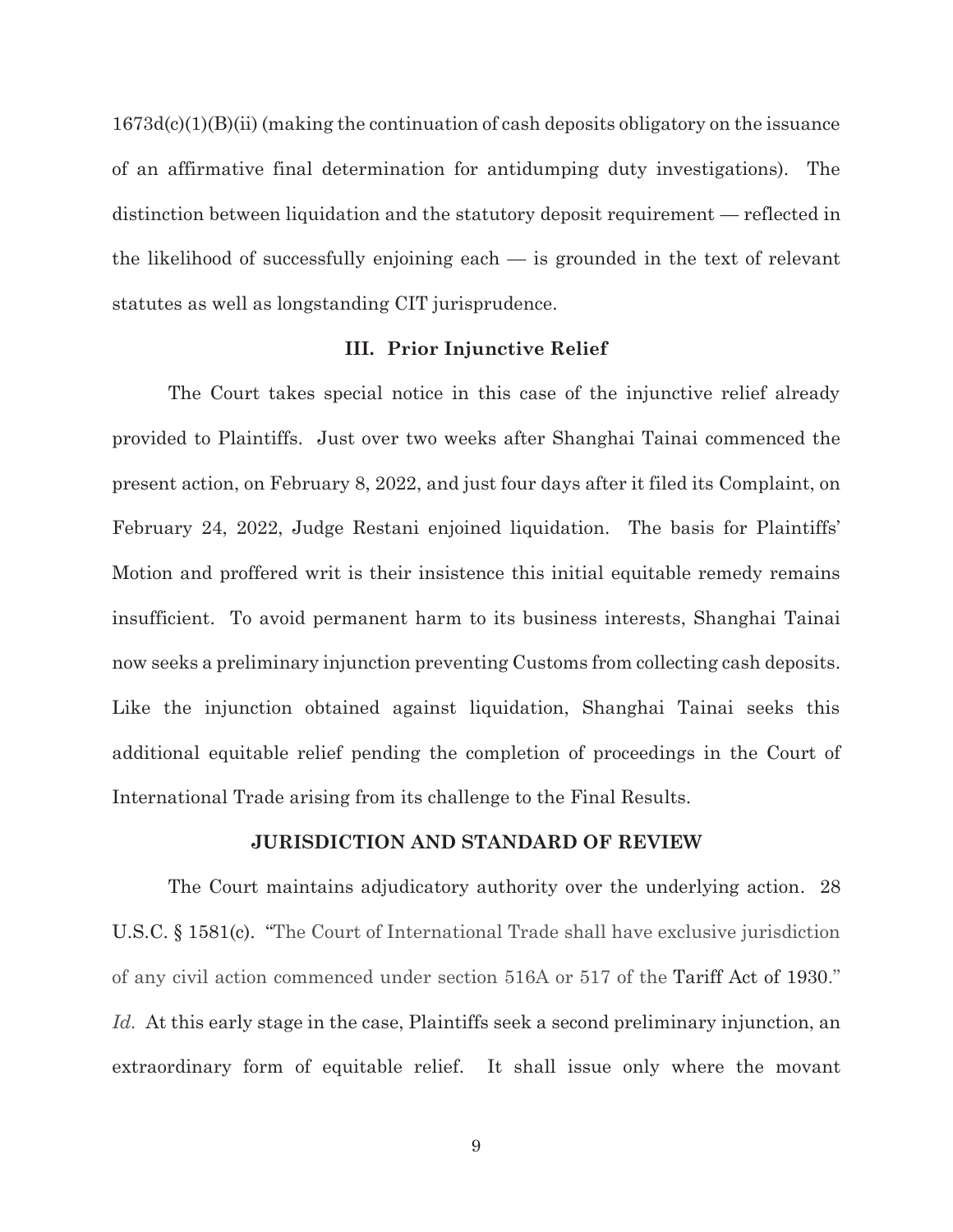establishes that: (1) it will suffer irreparable harm absent the requested relief; (2) it is likely to succeed on the merits of its underlying claim; (3) the balance of the hardships favors the movant; and (4) the public interest would be served by the injunction. *See Winter v. Natural Res. Def. Council, Inc.*, 555 U.S. 7, 20 (2008) (citations omitted); *Zenith Radio Corp. v. United States*, 710 F.2d 806, 809 (Fed. Cir. 1983) (citations omitted).

In the Federal Circuit, the fulfillment of the four factors bears a complex relationship to the outcome determined by the Court. "'[N]o one factor, taken individually, is necessarily dispositive.'" *Ugine & Alz Belg. v. United States*, 452 F.3d 1289, 1292–93 (Fed. Cir. 2006) (quoting *FMC Corp. v. United States*, 3 F.3d 424, 427 (Fed. Cir. 1993)). However, "irrespective of relative or public harms, a movant must establish both a likelihood of success on the merits and irreparable harm." *Reebok Int'l Ltd. v. J. Baker, Inc.*, 32 F.3d 1552, 1556 (Fed. Cir. 1994); *Amazon.com, Inc. v. Barnesandnoble.com, Inc.*, 239 F.3d 1343, 1350 (Fed. Cir. 2001) (refusing to grant plaintiff preliminary relief "unless it establishes *both* of the first two factors, *i.e.*, likelihood of success on the merits and irreparable harm.") (emphasis in original) (citation omitted). Because "the weakness of the showing regarding one factor may be overborne by the strength of the others," *FMC Corp.*, 3 F.3d at 427, "the more the balance of irreparable harm inclines in the plaintiff's favor, the smaller the likelihood of prevailing on the merits [plaintiffs] need show in order to get the injunction." *Qingdao Taifa Grp. Co. v. United States*, 581 F.3d 1375, 1378–79 (Fed. Cir. 2009) (quoting *Kowalski v. Chi. Trib. Co.*, 854 F.2d 168, 170 (7th Cir. 1988)).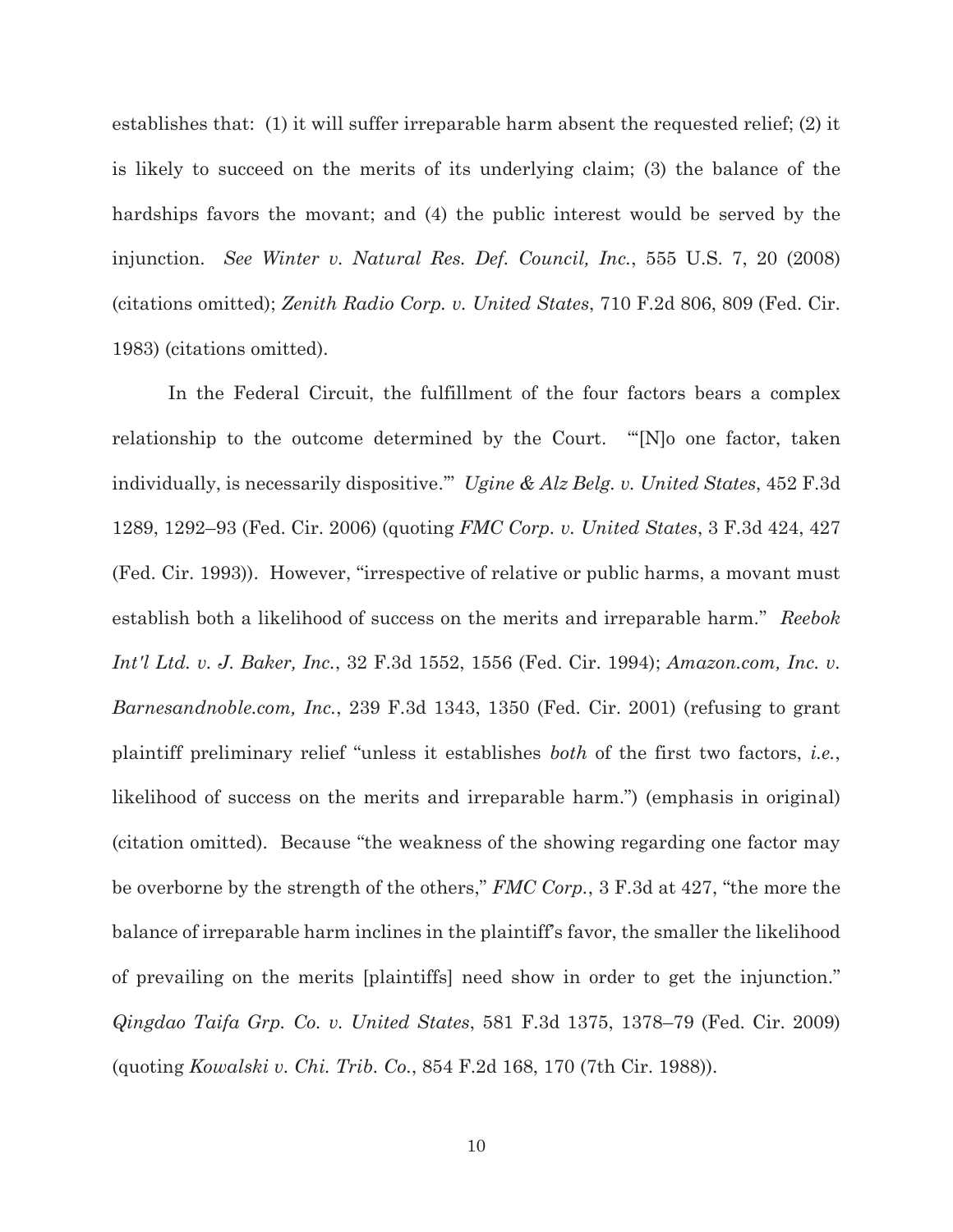Nonetheless, "an [adequate] showing on one preliminary injunction factor does not warrant injunctive relief in light of a weak showing on other factors." *Wind Tower Trade Coal. v. United States*, 741 F.3d 89, 100 (Fed. Cir. 2014) (citing *Winter*, 555 U.S. at 22). *Cf. Winter*, 555 U.S. at 26 (denying injunctive relief because of public interest in national security); *Sumecht NA, Inc. v. United States*, 331 F. Supp. 3d 1408, 1412 (CIT 2018), *aff'd*, 923 F.3d 1340 (Fed. Cir. 2019) (lacking evidence of immediate irreparable harm compels denial of preliminary injunction); *Otter Prods., LLC v. United States*, 37 F. Supp. 3d 1306, 1316 (failing to establish irreparable harm sufficient to deny injunction).

#### **DISCUSSION**

#### **I. Preliminary Injunction**

#### **a. Irreparable Harm**

For Plaintiffs to prevail, they must establish irreparable injury is likely to accrue to them immediately if the requested equitable relief is not issued. *Winter*, 555 U.S. at 22. Harm is found to be irreparable if "no damages payment, however great," could redress it. *Celsis In Vitro, Inc. v. CellzDirect*, *Inc*., 664 F.3d 922, 930 (Fed. Cir. 2012). Imminence of injury is also required, *Zenith Radio*, 710 F.2d at 809, yet this immediacy does not equate to a demonstration that the harm complained of has already occurred. *See United States v. W.T. Grant Co.*, 345 U.S. 629, 633 (1953) (holding movant must show a "cognizable danger of recurrent violation, something more than a mere possibility which serves to keep the case alive"). A moving party must put forward more than mere "speculative" evidence to demonstrate an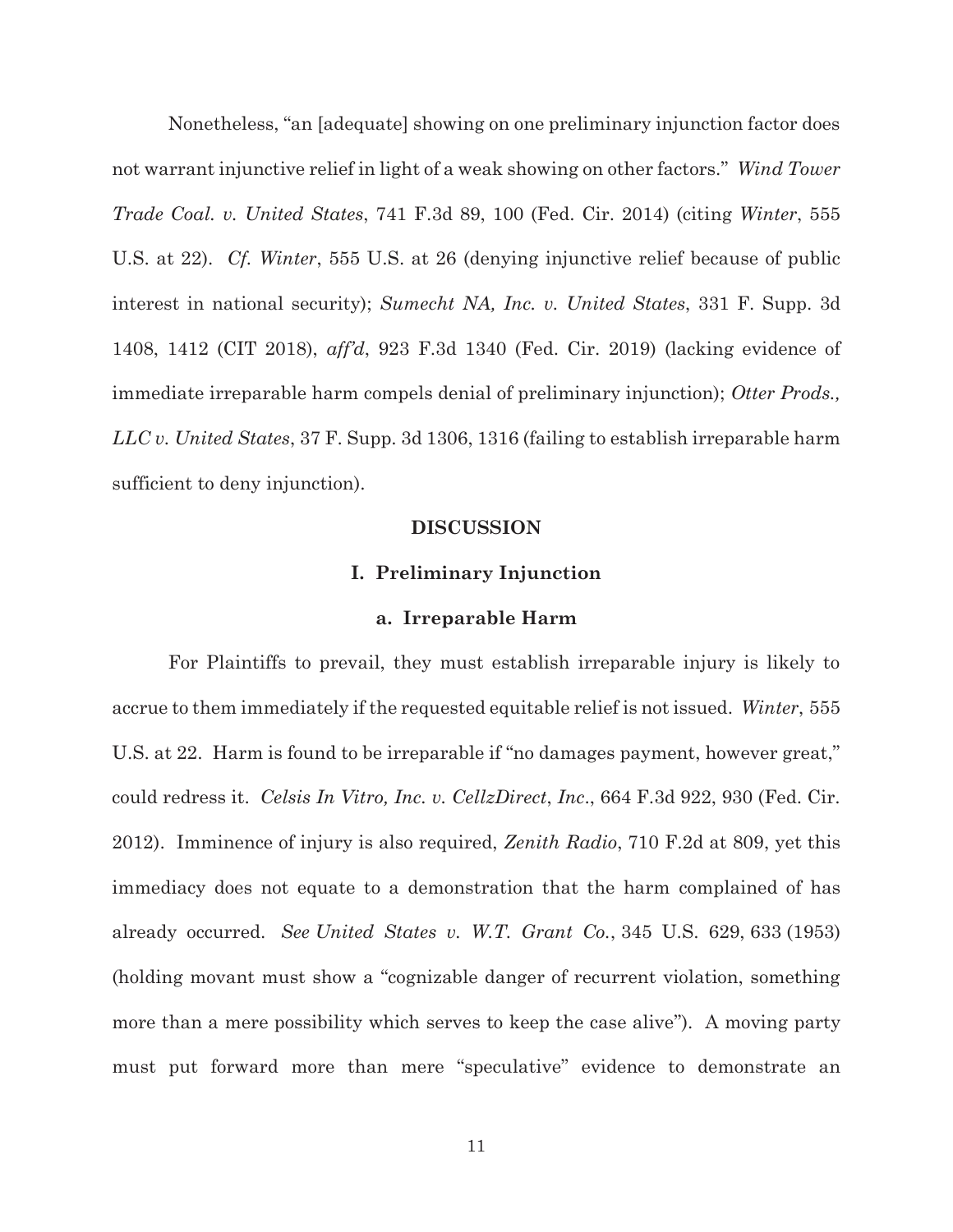"immediate and viable" likelihood of injury. *Otter*, 37 F. Supp. 3d at 1315 (quoting *Kwo Lee, Inc. v. United States*, 24 F. Supp. 3d 1322, 1326 (CIT 2014)); *Sumecht*, 331 F. Supp. 3d at 1412 (citing *Zenith Radio*, 710 F.2d at 809). To analyze whether Plaintiffs have met this "extremely heavy burden," *Shandong Huarong Gen. Grp. v. United States*, 122 F. Supp.2d 143, 146 (CIT 2000), the Court will assess "the magnitude of the injury, the immediacy of the injury, and the inadequacy of future corrective relief." *Sunpreme Inc. v. United States*, 181 F. Supp. 3d 1322, 1331 (CIT 2016).

 Bare financial losses neither constitute nor substantiate irreparable harm, even when they signal economic damage to an entity. This derives in part from the presumed effectiveness of corrective relief for monetary injury, provided by a Court order at a later date. *See, e.g.*, *Sampson v. Murray*, 415 U.S. 61, 90 (1974) (noting that "[t]he possibility that adequate compensatory or other corrective relief will be available at a later date, in the ordinary course of litigation, weighs heavily against a claim of irreparable harm"); *Corus Group PLC v. Bush,* 217 F. Supp. 2d 1347, 1355 (CIT 2002) (holding "economic injury" insufficient to establish irreparable harm). The *Corus* Court found, for example, that *plans* to close a plant to avoid "operat[ing] at a loss," did not establish irreparable harm because there was no "danger of imminent closure" of the plant. 217 F. Supp. 2d at 1355. On the other end of the spectrum, bankruptcy stemming from a substantial decline of business is grave enough to demonstrate the inadequacy of later corrective relief. *See Doran v. Salem Inn, Inc.*, 422 U.S. 922, 932 (1975) ("Certainly [bankruptcy] sufficiently meets the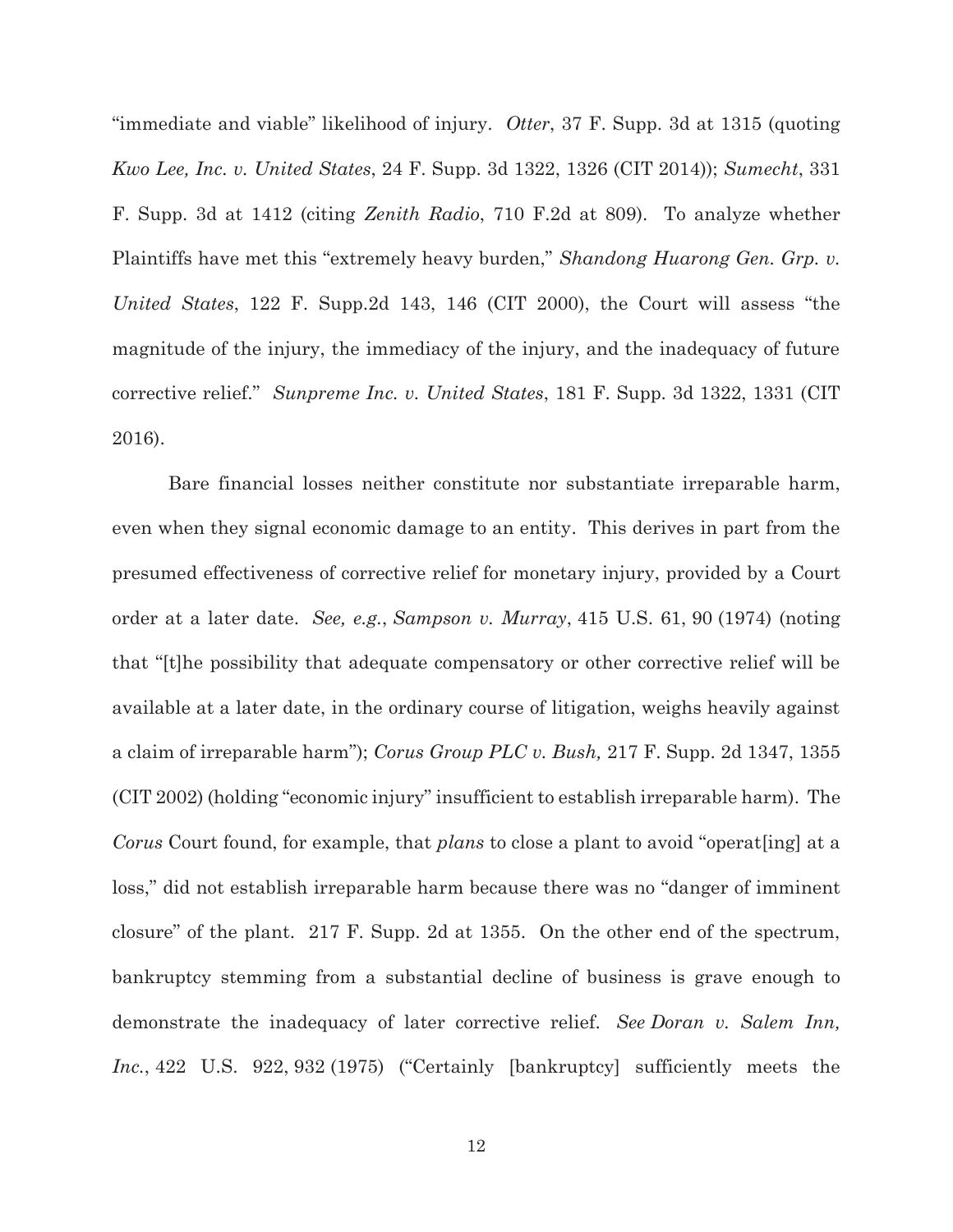standards for granting interim relief, for otherwise a favorable final judgment might well be useless."); *McAfee v. United States*, 3 CIT 20, 24 (1982) ("It is difficult for this court to envision any irreparable damage to a plaintiff and his business more deserving of equitable relief than the very loss of the business itself."). Generally, a movant must show "[p]rice erosion, loss of goodwill, damage to reputation, and loss of business opportunities" severe enough to represent an imminent threat to the continuation of the business. *Celsis In Vitro*, 664 F.3d at 930 (citing *Abbott Labs. v. Sandoz, Inc.*, 544 F.3d 1341, 1362 (Fed. Cir. 2008)).

Plaintiffs' Motion fails to meet this high standard. Before addressing the specifics of their arguments, the Court observes the tenuous link established between harm done to Shanghai Tainai as opposed to harm done to C&U Americas. Evidence of one or the other does not necessarily equate to a shared or reciprocal impact on both. In their Complaint, the relationship between Shanghai Tainai and C&U Americas is stated in only the loosest terms:

Plaintiff C&U Americas, Llc ("C&U") is a Corporation organized under the laws of the United States. Plaintiff Tainai produced Tapered Roller Bearings in the People's Republic and exported the same to the United States. Plaintiff C&U imported, distributed and sold Tapered Roller Bearings in the United States. Both parties were active participants in the Administrative Review and Tainai was designated as a mandatory respondent.

Compl. at ¶ 3, ECF No. 7. These statements remain largely unelaborated, despite ample opportunity for the parties provide the Court with necessary detail.<sup>1</sup>

<sup>1</sup> The Court cannot hypothesize the nature of this relationship. It offered Plaintiffs' counsel the opportunity to submit a reply brief when the Government questioned the specifics of the relationship. Plaintiffs' counsel declined despite bearing the burden of proof of entitlement to the requested relief. *See Winter*, 555 U.S. at 22.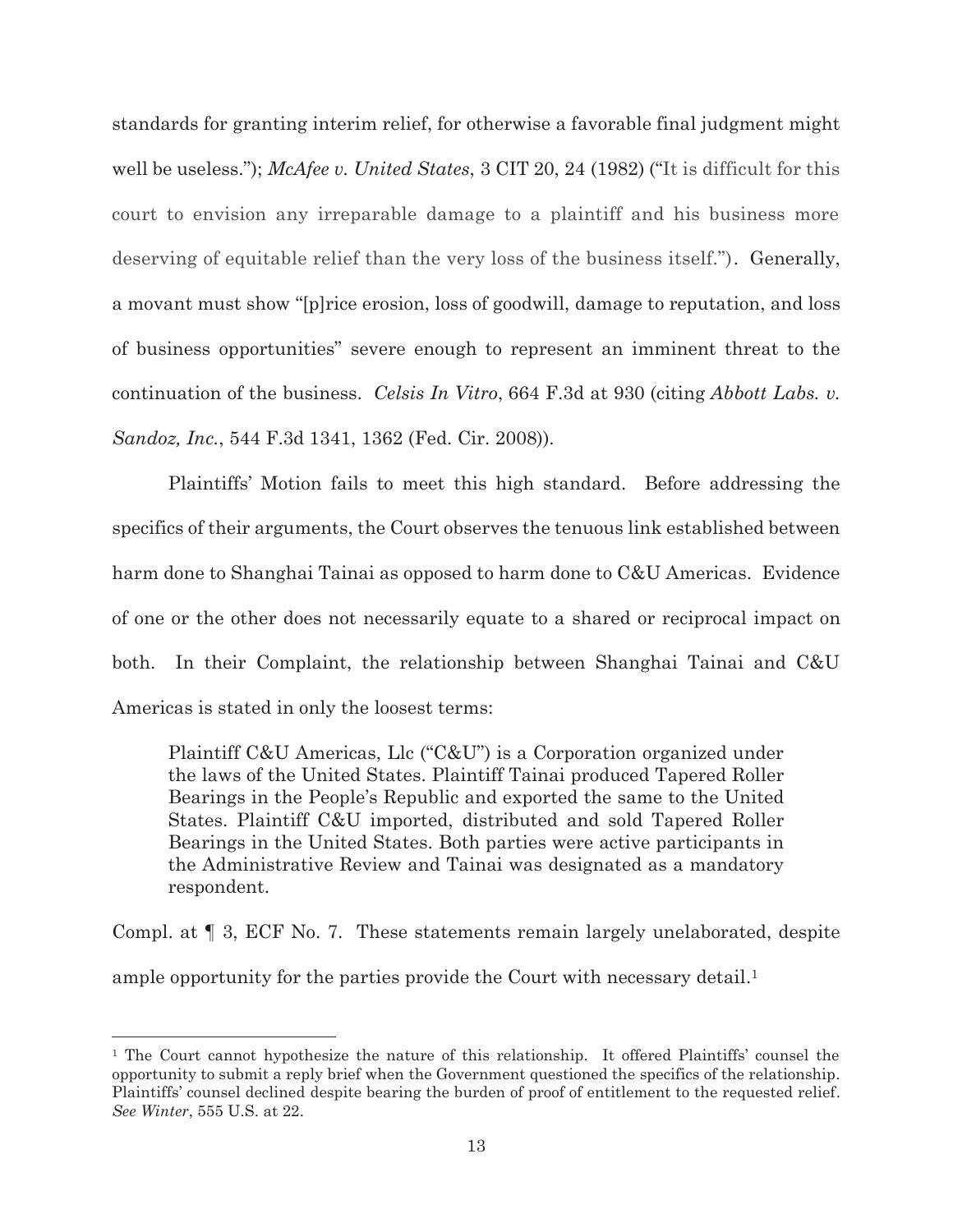The relationship remains a recurring mystery in the evidence put forward to support Plaintiffs' request for injunctive relief. For example, Plaintiffs rely heavily on a four-page affidavit by Mr. Jason Stocker, president of C&U Americas. ECF No. 17-1 at 20–23. Mr. Stocker's declaration leaves the Court to guess about the two entities' business dealings because he fails even to mention Shanghai Tainai or how its specific plight will impact the business he leads. Defendant notes that, "[w]hile Tainai did place a 'sales agreement' between it and [C&U Americas] on the record, (C.R. 31, 36)," Plaintiffs' "motion fails entirely to explain how [C&U Americas] will be affected by the rate assigned to Tainai, including the extent of that affect." Def.'s Resp. at 9, ECF No. 19. Mere implied association via the global marketplace does not answer this query.

Regarding harm to C&U Americas, Mr. Stocker's declaration provides some useful, if inadequate, information in support of the potential for irreparable harm. He notes that, in the sale of TRBs, "each bearing type and model must be tested by the producer and approved for use in production," rendering a significant regulatory burden on resellers like his company. ECF No. 17-1 at 20. He further raises the dearth of alternative suppliers, *id.* at 21, as well as the difficulties his corporation faces in financing the tariff deposits that have been levied. *Id.* at 21–22.

Despite these circumstances, Mr. Stocker admits that market forces are leading consumers to take ameliorative steps. *Id.* at 22. To his mind, these "immediate changes away from [C&U Americas]" are unanticipated detriments to his bottom line. *Id*. Disadvantageous as they may be for Mr. Stocker, these market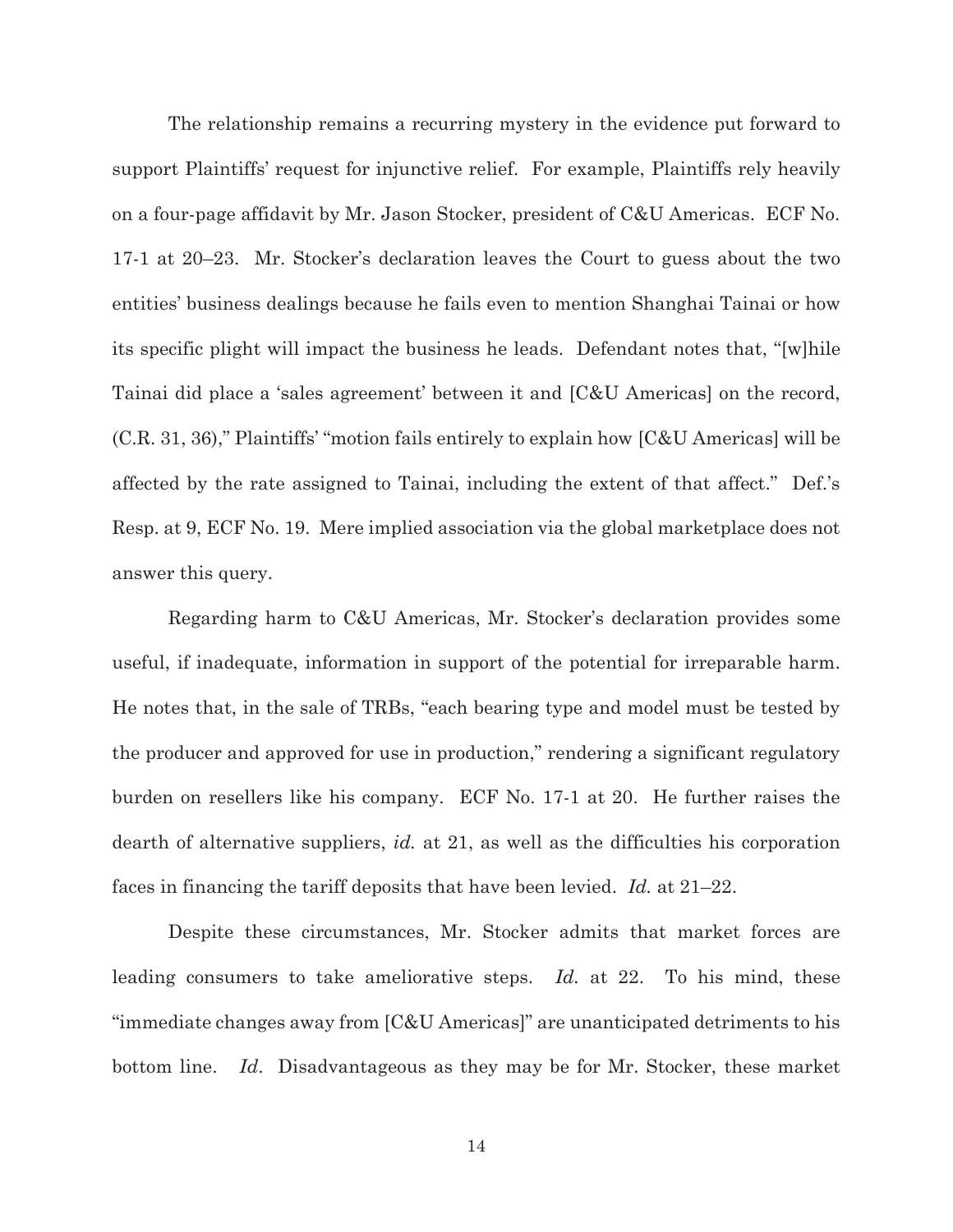changes fail to meet his high burden to justify injunctive relief. Mr. Stocker provides no evidence of either a harm akin to an imminent plant closure or of specific customers threatened by the involuntary cessation of their business practices. Indeed, some C&U Americas customers have agreed to pay "some or all" of the increased duties, mitigating the harm by which he is aggrieved. *Id.* at 22. By his own observations, therefore, Mr. Stocker's allegations are substantially less potent than those adduced by other failed injunction applicants.

Plaintiffs' Motion also lacks evidence of the alleged harm's immediacy. An authoritative dictionary suggests "immediate" equates to "occurring, acting, or accomplished without loss or interval of time," providing the synonym "instant," with the secondary definition of "near to or related to the present." *Immediate*, Merriam-Webster.com, https://www.merriam-webster.com/dictionary/immediate (last visited April 12, 2022)). Precedent echoes the dictionary. In *Shandong Huarong*, an affidavit from an importer's "major [American] customer" that it would be compelled to cancel all orders in the event the court sustained cash deposits was adjudged "weak evidence, unlikely to justify a preliminary injunction," largely because it fell short of "indicating exactly how and when these lost sales would force [plaintiff] out of business." 122 F. Supp. 2d at 1369–70. Mr. Stocker's affidavit is weaker than in *Shandong*. It merely states that C&U Americas "continue[s] to negotiate with" some buyers to persuade them "to accept a pass through of the duties." ECF No. 17-1 at 22; *cf. Sunpreme Inc.*, 181 F. Supp. 3d at 1331 ("Without a preliminary injunction . . . [the] loss of goodwill, damage to [Plaintiff's] reputation,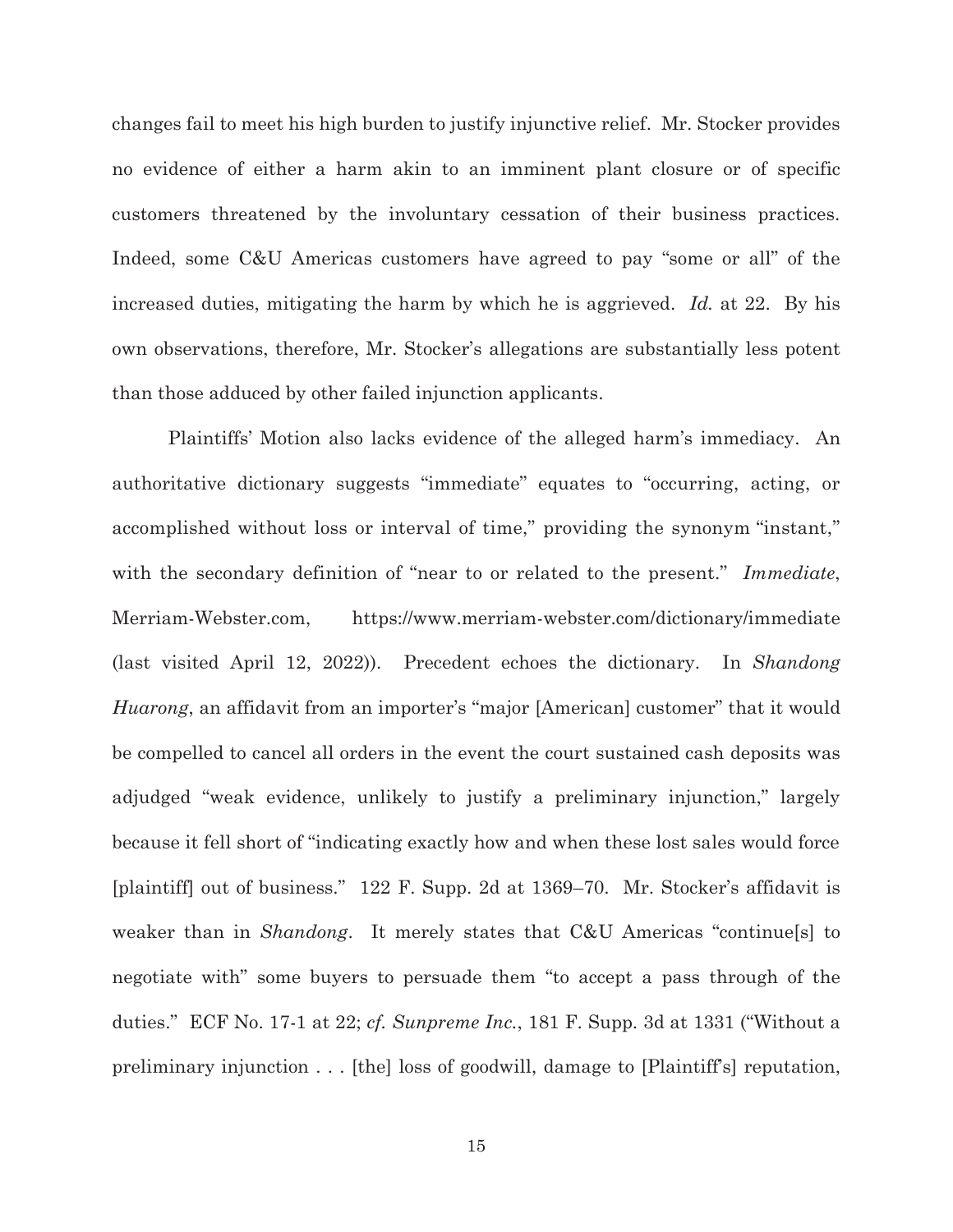and loss of business opportunities from the continued collection of cash deposits until the case is resolved on the merits, . . . will only grow more severe."); *U.S. Auto Parts Network, Inc. v. United State*s, 319 F. Supp. 3d 1303, 1308 (CIT 2018) (finding irreparable harm because financial records demonstrated plaintiff would remain in business for "at best, a couple weeks" if a bond requirement were sustained). Plaintiffs have therefore failed to demonstrate either an irreparable or sufficiently immediate harm to gain injunctive relief.

## **b. Likelihood of Success**

In addition to demonstrating that irreparable harm would occur without an injunction, a movant must also establish a likelihood of success on the merits in its case in order to obtain the extraordinary remedy of enjoining the collection of cash deposits. *Sunpreme Inc.*, 181 F. Supp. 3d at 1331. When the Court assesses Commerce's tariff determinations, the Court "shall hold unlawful any determination, finding, or conclusion found . . . to be unsupported by substantial evidence on the record, or otherwise not in accordance with law." 19 U.S.C. § 1516a(b)(1)(B)(i). To begin to meet this standard, Plaintiffs must contest Commerce's use of partial adverse inferences drawn from facts available. Conclusory statements do not suffice to challenge complex evaluations undertaken by the Government regarding when and how to apply partial adverse inferences drawn from facts available.

Plaintiffs' arguments do not meet their burden. Instead, they deem the high rate assessed *alone* to be abundant evidence that there must be error in Commerce's determinations. They cite several cases in which high rates were applied and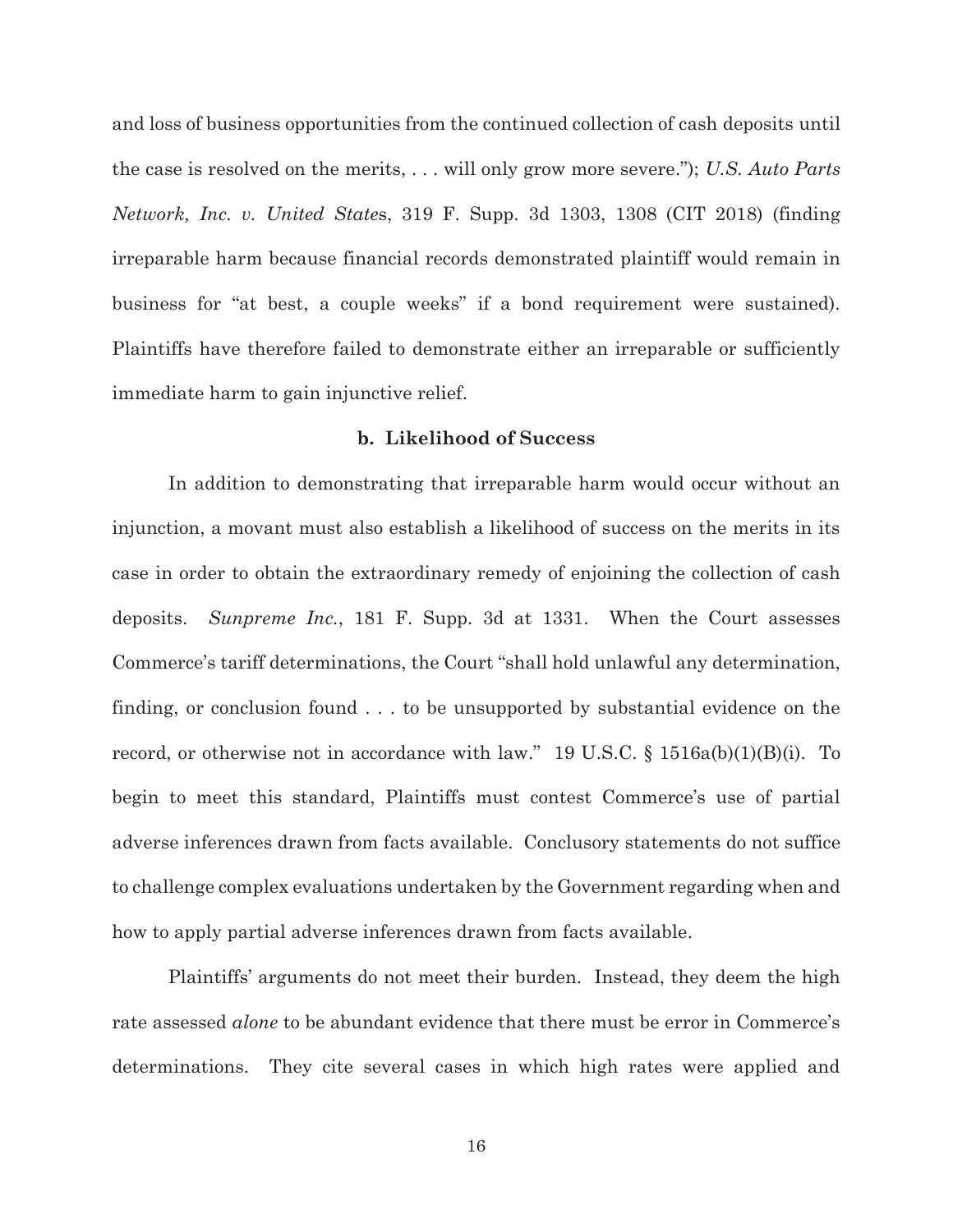ultimately found invalid. Pls.' Mot. at 10–14, ECF No. 17-1. Yet Plaintiffs skip over the interceding analysis that led to the conclusion that a rate defies "commercial and economic reality." *Baoding Mantong Fine Chemistry v United States*, 113 F. Supp. 3d 1332, 1334 (CIT 2015); Pls.' Mot. at 10–11, ECF No. 17-1. The Motion seems to imply counsel's recognition that more is needed, noting "[i]n its [sic] complaint, plaintiffs challenge a number of significant issues." Pls.' Mot. at 11, ECF No. 17-1. The sentences that follow merely list these issues; Plaintiffs do not dwell on how they may add up to an incorrect determination by Commerce.

As the Government rightly contends, despite ample opportunity, Plaintiffs "do not challenge the *substance* of Commerce's Final Results." Def.'s Resp. at 14, ECF No. 19. Instead, Plaintiffs rest their claim of likely success on the merits on a presumption that Commerce's determined rate must be "punitive." Pls.' Mot. at 11– 14, ECF No. 17-1. Although Plaintiffs could have expanded their analysis to include relevant evidence demonstrating likelihood of success on the merits, they chose not to do so.

Plaintiffs also undermine the confidence the Court might have in their argument by asserting contradictory "issues" they suggest support the likelihood of their success on the merits. They state "the Department's decision to take partial adverse inferences was not supported by the record as no information was missing from the record." *Id.* at 11, ECF No. 17-1. The very next issue raised seems to imply the opposite: "[A]ny purportedly missing information was that of unrelated thirdparties and the Department cannot impose adverse facts where any purported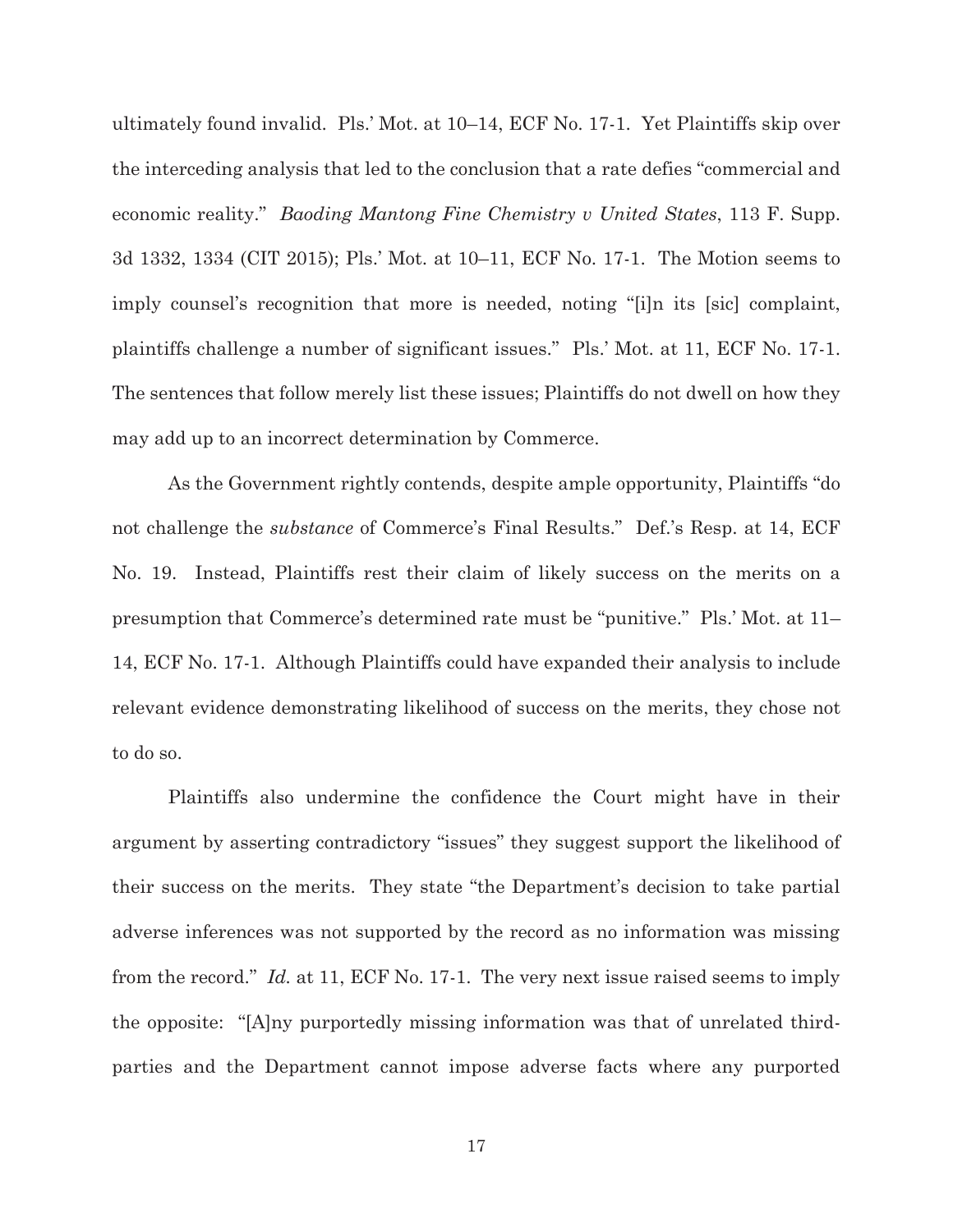missing information is that of unrelated parties not under the control of the respondent." *Id.*, ECF No. 17-1*.* Failing to provide adequate third-party information may lead both to the application of adverse inferences drawn from the facts available as well as a high tariff rate. In 2010, the CIT upheld such determinations in *Max Fortune Industrial Ltd. v. United States*. 853 F. Supp. 2d 1258. In that case, an informant provided evidence of the petitioner's provision of insufficient information about third parties. *Id.* at 1262. This proved central to Commerce's later determination. *Id.* (noting that "[c]omparing the information from Max Fortune and the Chinese Informant during verification, Commerce decided . . . the Chinese Informant's documents were 'of a higher quality *and* a larger quantity'"). Commerce's consequent decision to apply "total AFA and [assign] a 112.64% duty margin," on the basis of an unforthcoming plaintiff's failure to provide information regarding third parties, was sustained. *Id.* This case is instructive because Plaintiffs presume erroneous conduct on Commerce's part when appearances may instead suggest established practices were followed. The Motion's deficiencies thus render it insufficient to demonstrate a high likelihood of success on the merits.

#### **c. Balance of the Equities**

Plaintiffs are both mistaken about and manage to misconstrue the balance of equities at this juncture in the case. The harm movants claim they will suffer remains the payment of cash deposits during the period of judicial review. Should they succeed in overturning Commerce's determination, Plaintiffs admit they will receive "a refund of the excess duties deposited with interest." Pls.' Mot. at 10, ECF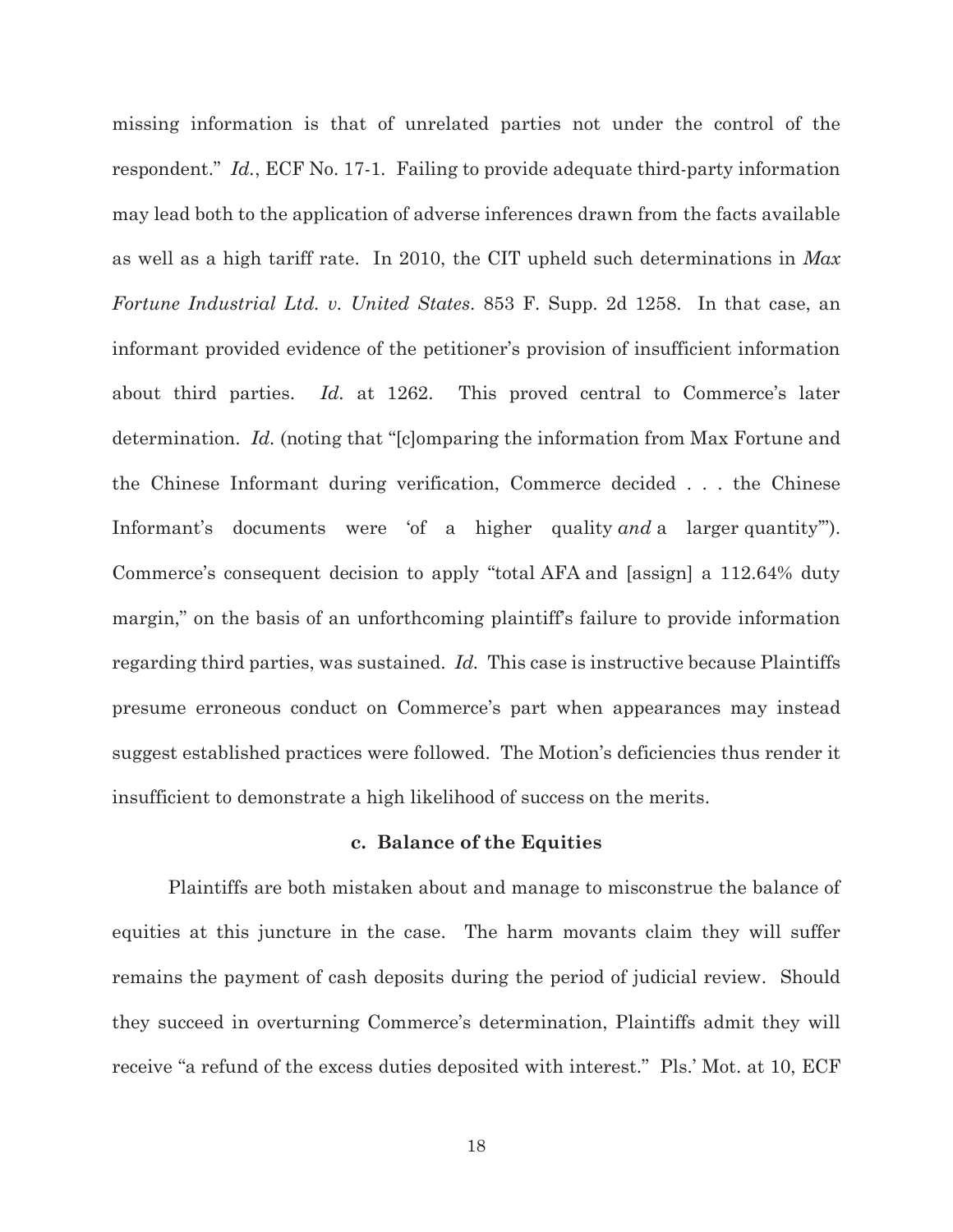No. 17-1. America's retroactive system, financially inconvenient as it may be, is the course adopted by Congress and committed to Commerce and Customs to enforce. *Valeo N. Am., Inc. v. United States*, 277 F. Supp. 3d 1361, 1366 (CIT 2017) ("[P]aying deposits pending court review is an ordinary consequence of the statutory scheme.") (quoting *MacMillan Bloedel Ltd. v. United States*, 16 CIT 331, 333 (1992)). A typical inconvenience, envisioned by the statutory scheme at hand, does not amount to a cause for equitable relief. As noted earlier, this harm fails to meet the threshold of "irreparability" in the Court's analysis.

Plaintiffs give short shrift to the harm potentially caused to Defendant. They fail to consider that their assumption of a minimal impact on the United States contradicts "the determinations at the core of this matter that a tariff increase is necessary to counter-act serious injury or the threat of serious injury." *Corus Group*, 217 F. Supp. 2d 1347, 1356. Commerce's prior findings suggest that significant harm would result if the effective suspension of the underlying tariff would allow underpriced goods to "flood the market." *Id.* Absent abnormal facts, a court should be reticent to unwind the entire remedy the Government has ordered, especially when it accords with a clear statutory scheme.

Plaintiffs also misapprehend the risk of nonpayment of the instant tariffs. Their proposed temporary prohibition on paying the required deposits jeopardizes the collection of duties by postponing them. Prior rulings of this Court establish that "[t]his is a more than theoretical possibility." *Olympia Indus., Inc. v. United States*, 30 CIT 12, 18–19 (2006). Yet Plaintiffs contend the Government "will continue to be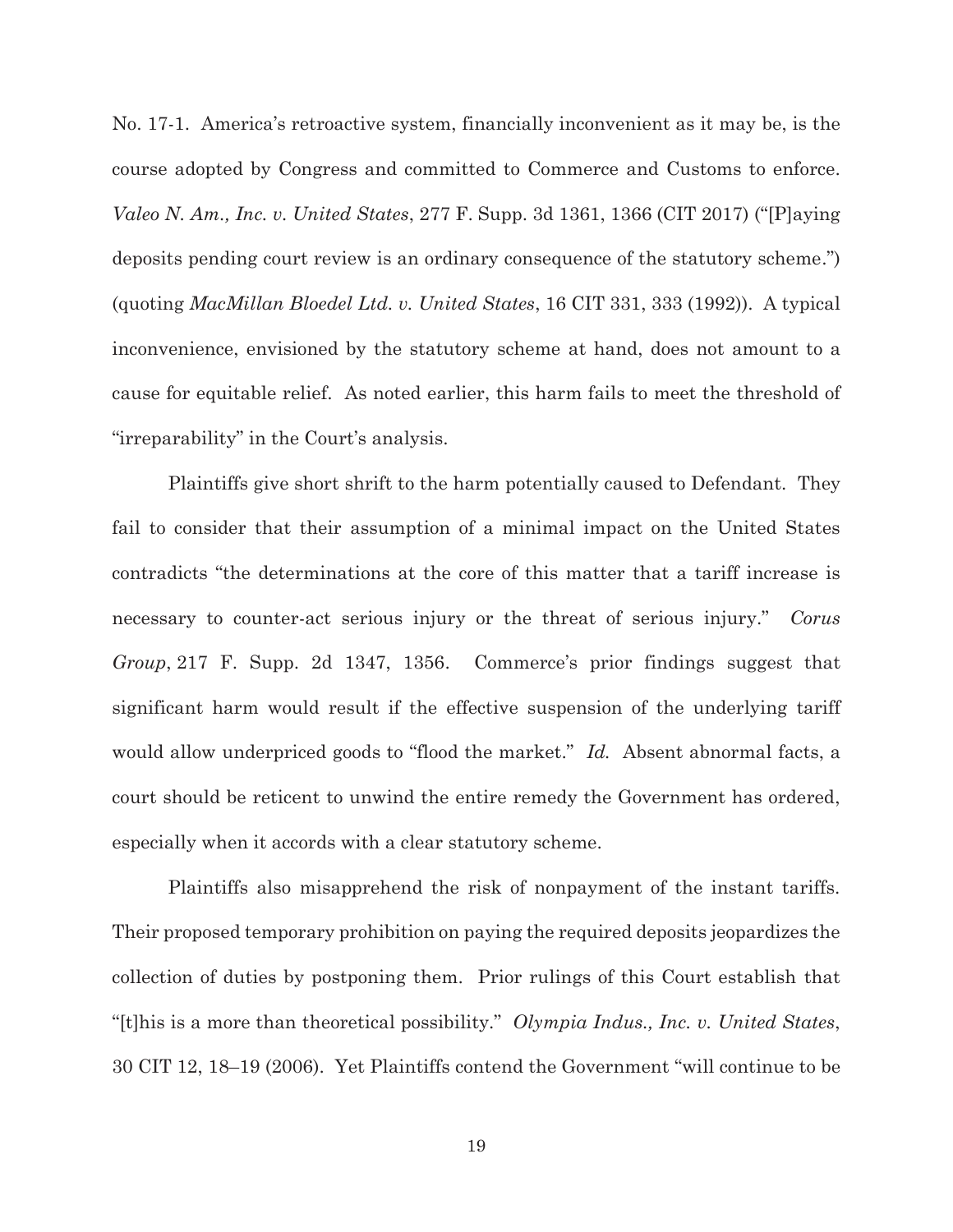protected by the required Continuous Customs Entry Bond at the amount set by established Customs guidelines," adding that "entries will continue to be subject to a suspension of liquidation and at the same cash deposit rate which has previously applied to [Shanghai] Tainai." Pls.' Mot. at 15, ECF No. 17-1. However, this argument mischaracterizes Commerce's use of bonds to safeguard its execution of duties. As Customs explained earlier this year:

A continuous bond is 10% of duties, taxes and fees paid for the 12 month period. Current bond formulas can be found on www.CBP.gov. A single entry bond is generally in an amount not less than the total entered value, plus any duties, taxes and fees. The amount of any CBP2 bond must not be less than \$100, except when the law or regulation expressly provides that a lesser amount may be taken.

*Bonds – How are Continuous and Single Entry bond amounts determined?*, U.S. Customs and Border Protection (cbp.gov), https://bit.ly/cbpbonds (last accessed: April 27, 2022). The ten percent of duties held in bond is low relative to the total rate that Commerce has determined is necessary. Risking ninety percent of duties through postponement of cash deposit collection is an immediate harm that does not compare to the inconvenience inflicted on Plaintiffs. The balance of equities favors the Government in this instance.

#### **d. Serving the Public Interest**

 A review of the circumstances surrounding Plaintiffs' Motion demonstrates that the public interest would not be served by granting the relief they seek.

<sup>2</sup> Throughout this opinion, the Court uses "Customs," instead of CBP, to denote U.S. Customs and Border Protection.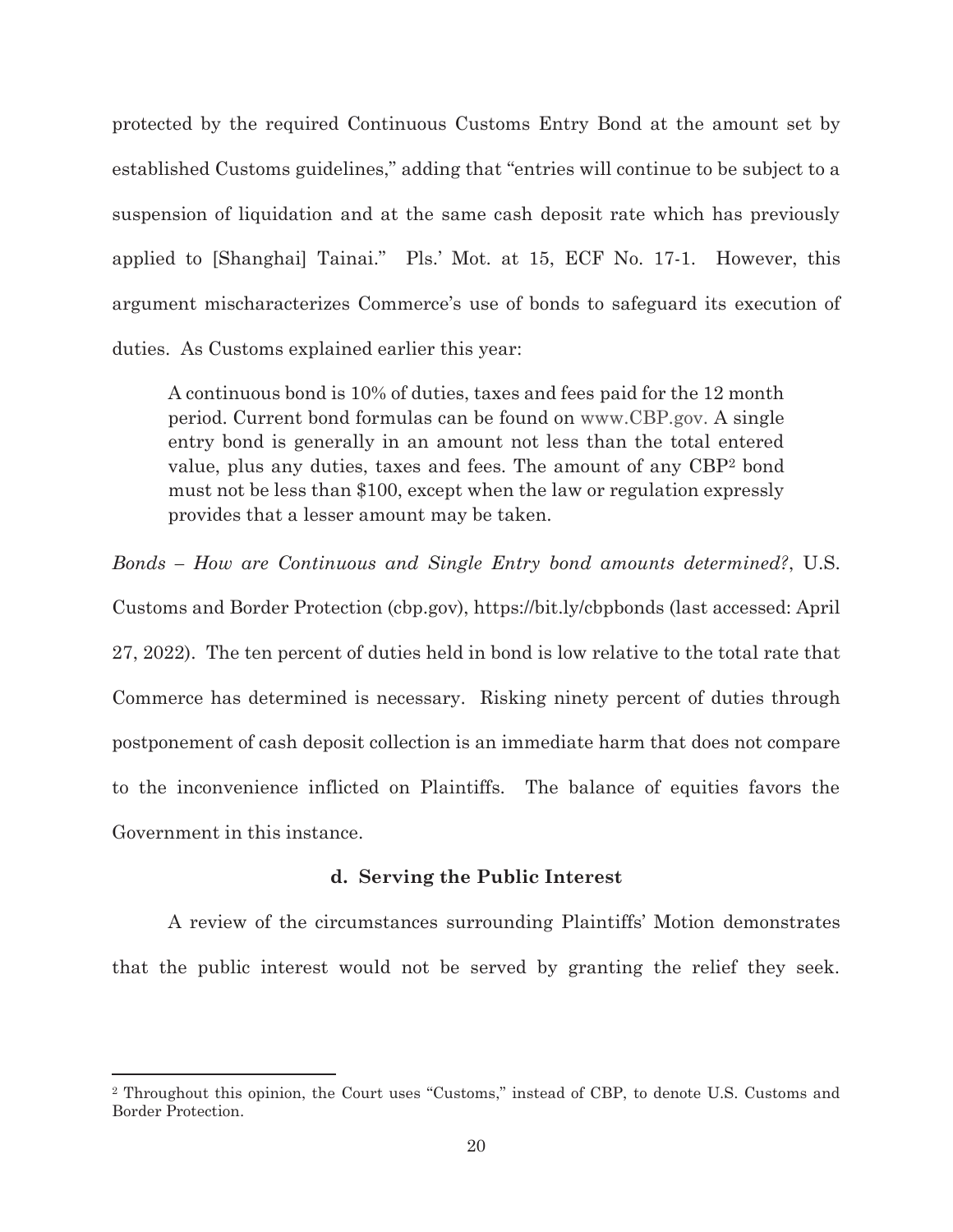Plaintiffs assert that two outcomes resulting from the collection of cash deposits are adverse to the public interest. First, they suggest:

[M]ultiple major U.S. producers of major industrial equipment will lose access to critical components necessary for the production of their major products. While the components represent a comparatively small percentage of the value of the end products, these TRB's, which are approved by the equipment producer for use in their products, cannot be replaced by any other antifriction bearing until a substitute product is located, and completes a lengthy approval process.

Pls.' Mot. at 11–12, ECF No. 17-1. These assertions are undermined by Plaintiffs' own affidavit. Mr. Stoker states that buyers have either agreed or are contemplating agreeing to purchase TRBs with the current duty included. ECF No. 17-1 at 22. These items constitute a small share of the supplies required for the production of other goods, and Plaintiffs notably do not assert that any of their customers are in immediate danger of ceasing production of any goods. ECF No. 17-1. Second, Plaintiffs note that "[i]t is not in the public interest to permanently damage or destroy a business based on a rate which is, on its face, unsupportable." Pls.' Mot. at 12, ECF No. 17-1. However, once again, the affidavit undermines Plaintiffs' claims. Mr. Stocker's affidavit paints a picture of a company negotiating with its customers to find a way to continue business operations. It nowhere claims plants are on the verge of closure much less that an entire company will be destroyed. ECF No. 17-1. Against these speculative and unsupported claims, the public's greater interest lies in following Congress's legislative enactments in the normal course and ensuring that Customs collects cash deposits sufficient to protect the public fisc. *See* 19 U.S.C. §§  $1673(c)(1)(B)(ii)$ ,  $1675(a)(2)(C)$ . The public interest thus favors the Government; and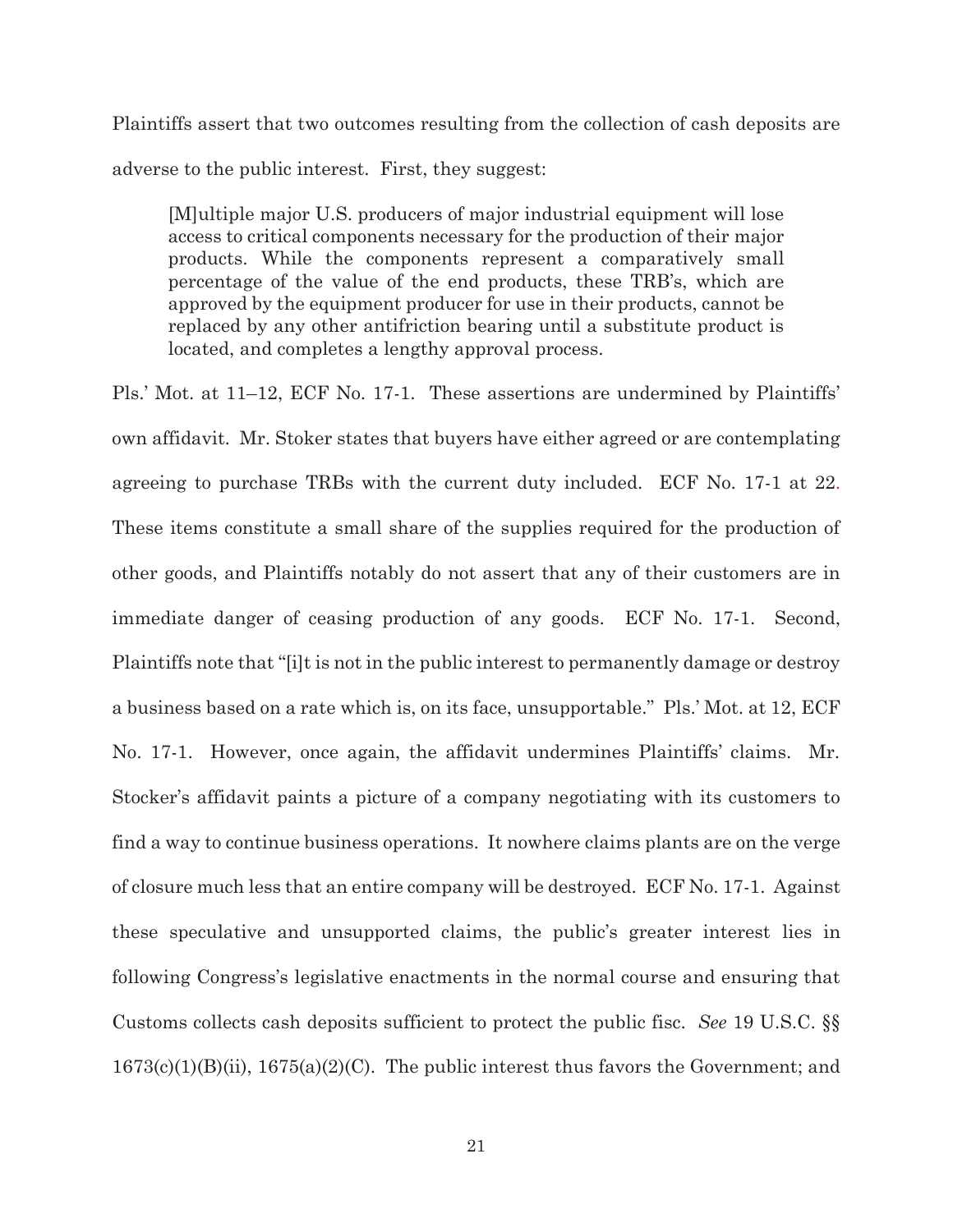as Plaintiffs have not clearly prevailed in any of the four required analyses, they are not entitled to the extraordinary remedy of a preliminary injunction. *Winter*, 555 U.S. at 20.

#### **II. Writ of Mandamus**

 In the alternative, Plaintiffs request a writ of mandamus "directing CBP not to collect cash deposits based on the [F]inal [R]esults." Pls.' Mot. at 12, ECF No. 17- 1. In submitting this request, Plaintiffs admit awareness that the writ is a "drastic remedy which is invoked only in extraordinary circumstances." *Id.* (citing *Allied Chem. Corp. v. Daiflon, Inc.*, 449 U.S. 33 (1980)). Nonetheless, Plaintiffs fail to provide even baseline evidence that the three obligatory criteria for the writ are present.

Mandamus is only appropriate when a three-part test is fully met. The components are: (1) the party seeking mandamus must have no other adequate means to obtain the relief desired; (2) the right for issuance of the writ is "clear and indisputable," and (3) the issuing court must view the writ as appropriate under the circumstances. *Cheney v. U.S. Dist. Ct. for Dist. of Columbia*, 542 U.S. 367, 380–81 (2004). Further, mandamus shall issue only when "limited to enforcement of a specific unequivocal command, the ordering of a precise, definite act . . . about which [a specific government official] had no discretion whatever." *Norton v. S. Utah Wilderness All*., 542 U.S. 55, 63 (2004) (internal citations and quotations omitted). In response to this precedent, Plaintiffs concede that "[n]ormally, this [right] would be reflected in a 'final' Court decision on specific issues which has not yet been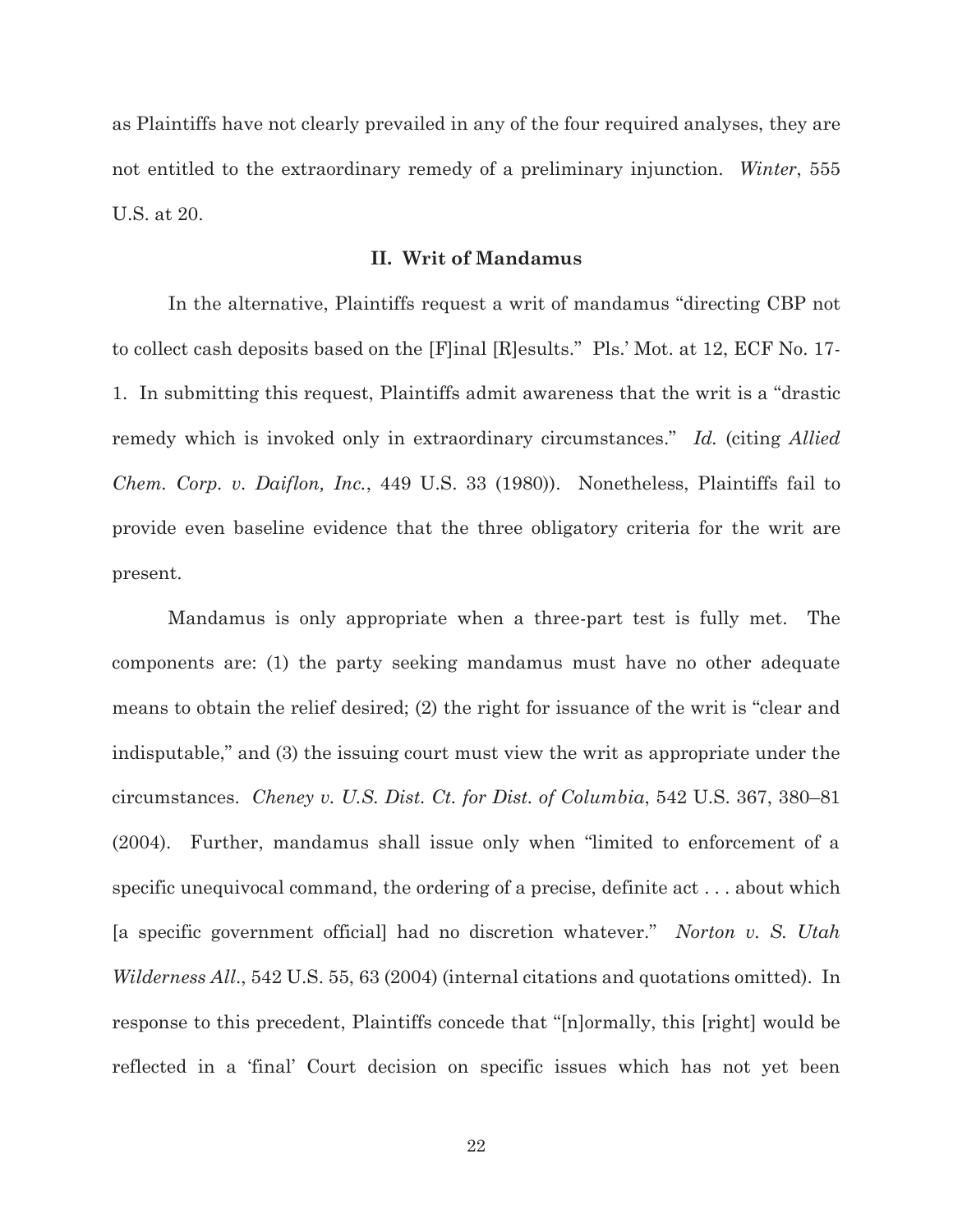implemented because of the existence of other issues." Pls.' Mot. at 14, ECF No. 17-

1. They assure the Court that:

In this case, Tainai submits that the right to the writ arises from the fact that, while there is no final Court decision, there is also no question that the Department's underlying determination is inaccurate and cannot be sustained. Tainai has a right to have this inaccurate and incorrect decision corrected, and to have it corrected before Tainai is severely damaged, if not destroyed by the clearly erroneous decision.

## *Id*.

Plaintiffs' Motion is insufficient to warrant a writ of mandamus. The threepart test requires that there be "*no* other adequate means to attain the relief desired." *Cheney*, 542 U.S. at 380 (emphasis added). This proviso is designed, the Supreme Court has elaborated, "to ensure that the writ will not be used as a substitute for the regular appeals process[.]" *Id.* at 380–81. Plaintiffs will receive a sufficient remedy if they prevail through the required refund, with interest, of all excessive duties paid. *See* 19 U.S.C. §§ 1671f, 1673f, 1677g; 19 C.F.R. § 351.205(d). Mandamus is not necessary where the normal legal process suffices.

The Court also must reject Plaintiffs' request because it seeks to compel an outcome for which the Court cannot issue a writ of mandamus. "Commerce enjoys broad, although not unlimited, discretion with regard to the propriety of its use of facts available." *Goldlink Indus. Co. v. United States*, 30 C.I.T. 616, 622 (2006). Because Plaintiffs' right to relief rests not on any "specific unequivocal command," *Norton*, 542 U.S. at 63, but rather a judgment about Commerce's exercise of its discretion, mandamus will not lie.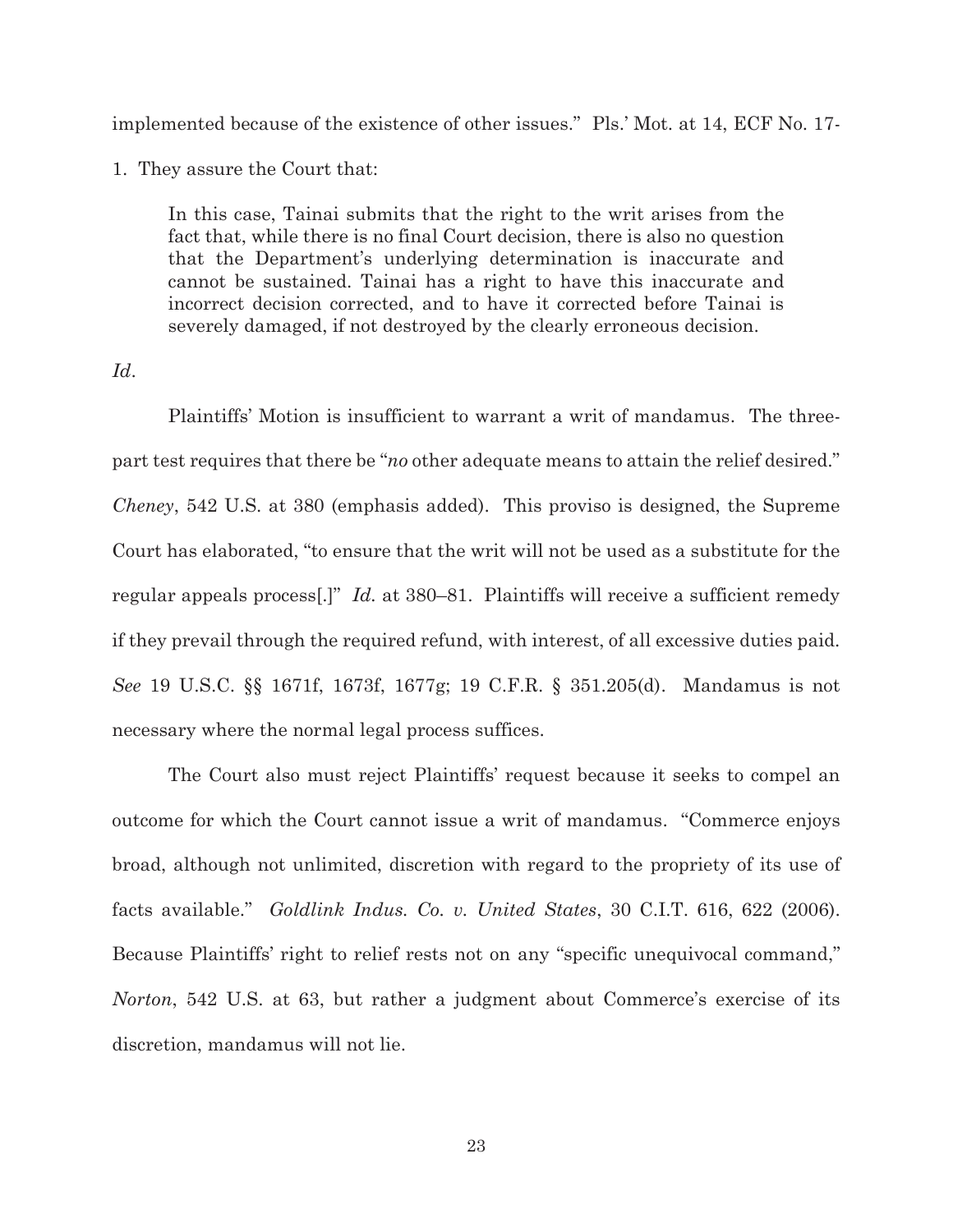## **CONCLUSION**

For the foregoing reasons, the Court **DENIES** Plaintiffs' Motion for a preliminary injunction or, in the alternative, a writ of mandamus. Plaintiffs have not met the criteria necessary for the extraordinary remedy of enjoining the normal operation of the tariff collection system, and a writ of mandamus may not lie where the action challenged is discretionary. It is hereby:

**ORDERED** that the Motion is **DENIED** and, it is further;

**ORDERED** that subsequent proceedings shall continue in accordance with Rule 56.1 of the Rules of this Court.

## **SO ORDERED.**

/s/ Stephen Alexander Vaden Judge Stephen Alexander Vaden

Dated: June 17, 2022 New York, New York